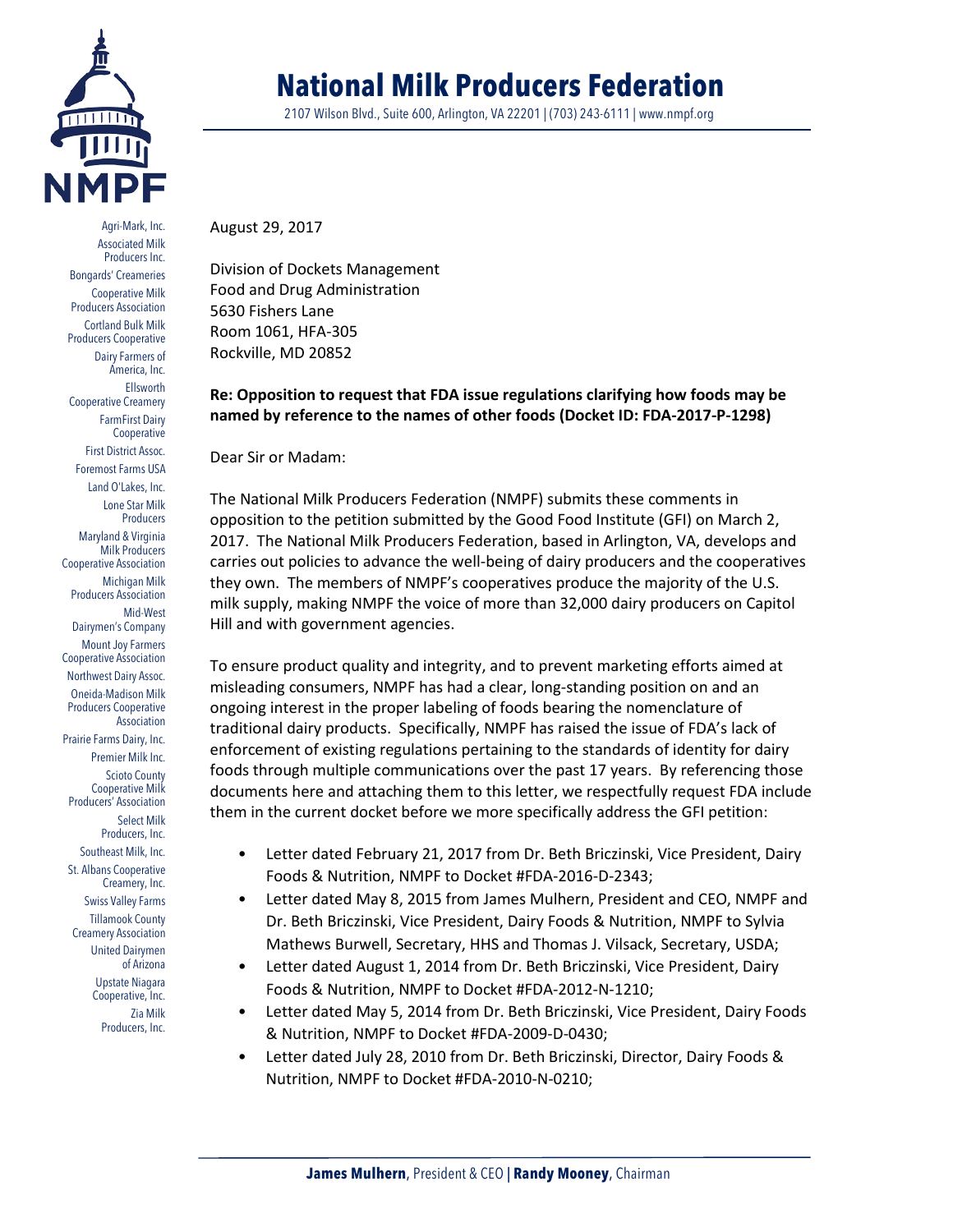- Letter dated July 15, 2010 from Dr. Beth Briczinski, Director, Dairy Foods & Nutrition, NMPF to Kathleen Sebelius, Secretary, HHS and Thomas J. Vilsack, Secretary, USDA;
- Letter dated April 28, 2010 from Jerry Kozak, President and CEO, NMPF to Margaret A. Hamburg, Commissioner, FDA;
- Letter dated November 2, 2001 from Dr. Robert Byrne, Vice President, Regulatory Affairs, NMPF to Dr. Christine Lewis, Director of Office of Nutritional Products, Labeling and Dietary Supplements;
- Letter dated February 14, 2000 from Dr. Robert Byrne, Vice President, Regulatory Affairs, NMPF to Joseph Levitt, Director, CFSAN.

# **1. Introduction: FDA should summarily reject the GFI petition, which undermines federal standards of identity.**

GFI proposes that the Food and Drug Administration (FDA) amend 2[1](#page-1-0) CFR  $\S 102.5<sup>1</sup>$  in a way that would permit manufacturers of plant-based beverages and products to use product names that employ standardized dairy terms such as "milk." When plantbased beverages use standardized dairy terms, they typically do so to imitate milk and other real dairy products, and to benefit unfairly from the reputation that real dairy foods have for nutritional content and quality, despite the fact that these products are not, in fact, milk and do not have milk's unique nutrient package. If manufacturers of plant-based beverages or products want to use standardized dairy terms in their product names, Congress has created an avenue for them to do so. There already exists an exception to the misbranding rule for products clearly identified as "imitation." GFI's proposal is entirely at odds with the statutory mandate and laws that Congress has established; and is in direct contravention to the current provisions of FDA's regulations in this area.

<span id="page-1-0"></span><sup>&</sup>lt;sup>1</sup> Specifically, GFI's proposal is to add to 21 CFR §102.5, after subsection (d) the following language:

<sup>(</sup>e) The common or usual name of a food may be —

<sup>(1)</sup> the common or usual name of another food preceded by a qualifying word or phrase that identifies (i) an alternative plant or animal source that replaces the main characterizing ingredient(s) or component(s) of such other food, or (ii) the absence of a primary characterizing plant or animal source, or of a nutrient, allergen, or other wellknown characterizing substance, that is ordinarily present in such other food; or (2) any other word or phrase comprised of two or more terms, which may be separated by hyphens or spaces; but if such name includes the common or usual name of any other food, it must effectively notify consumers that the product is distinct from such other food.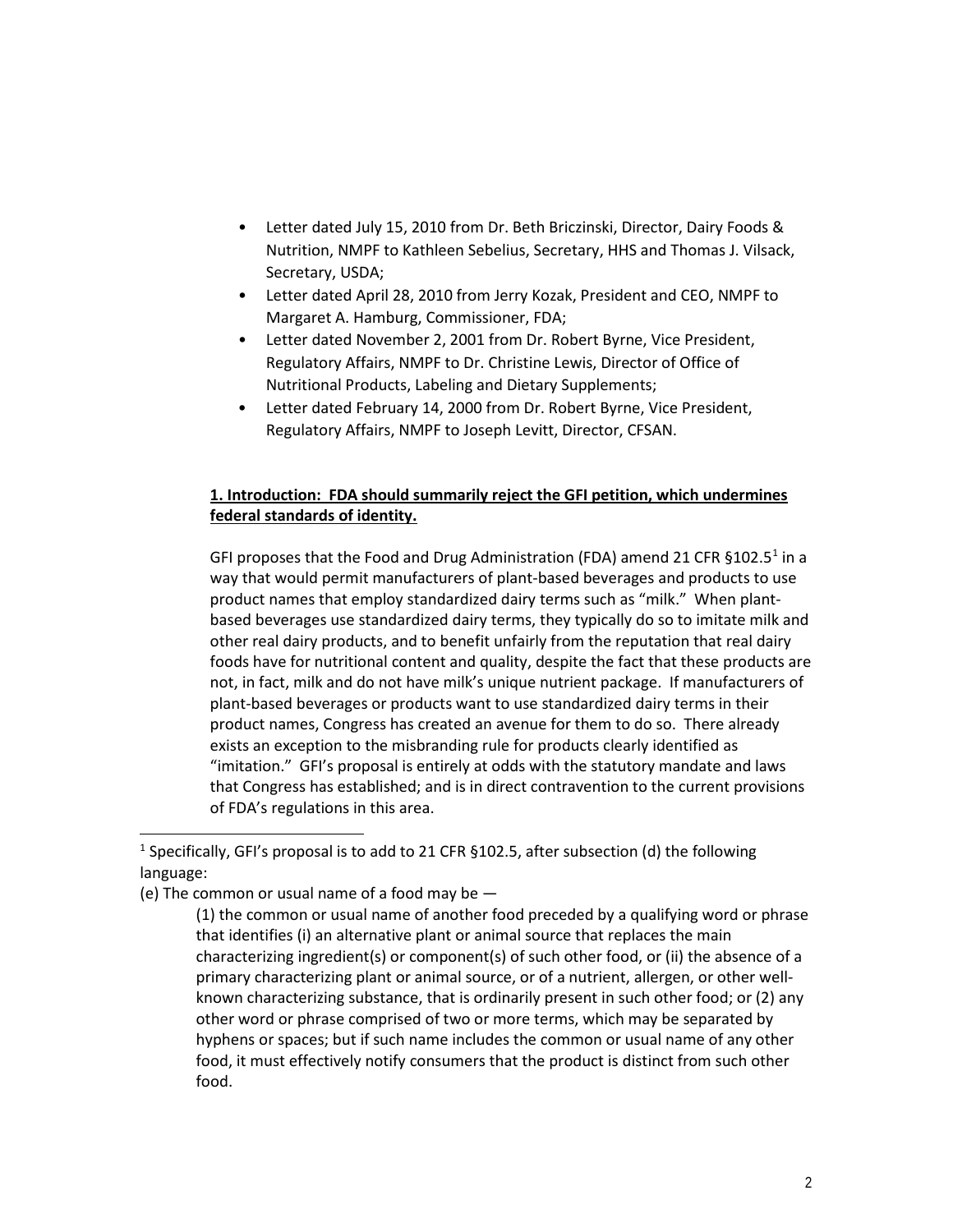GFI characterizes its petition as a "clarification" of existing FDA regulations and policies that would allegedly "reflect consumer understanding and the current realities of products in the marketplace." In fact, it is nothing of the sort. The proposed changes would only serve to further confuse the marketplace by robbing traditional food names of their commonly-understood meaning, by undermining FDA's standards of identity for those traditional food products, and by placing FDA's blessing on the imitation of standardized foods without identification as such, in contradiction to statutory provisions. The GFI petition is plainly inconsistent with Congress's direction to FDA that it establish and enforce standards of identity; and that FDA promulgate regulations, and effectively enforce them, to prevent misleading imitation of standardized foods.

The GFI petition is very long on verbiage, but painfully short on clear answers. In its 39-page petition, GFI never addresses some of the most pertinent questions. For example, What prevents the manufacturer of a plant-based drink or beverage from calling it a "drink" or a "beverage"?; Why are GFI member companies so insistent that they have to market non-dairy products using traditional dairy terms such as "milk"?; If plant-based products are required to be marketed under names that do not contain standardized dairy terms, why would that be "confusing" for consumers who are looking for alternatives to dairy products?

NMPF contends that calling plant-based beverages and drinks what they really are – and not "milks" – is the simplest and most certain way to "promote honesty and fair dealing in the interests of consumers." That is the purpose of the statutes that FDA administers, and the goal that GFI purports to achieve. It is not "anti-competitive" to expect – indeed to require – that a plant-based beverage or product be named in an appropriate manner as to the actual nature of the product, and not in reference to what it is not. That is just common sense, and sound regulation in the interests of consumers.

Why does GFI now propose that FDA amend its regulation so that plant-based products would be allowed to be marketed under names incorporating dairy terms for which standards of identity have long been established? It appears that GFI's members seek to name their products in ways that bask in the halo of the reputation that milk and other dairy products have for providing healthful protein and essential nutrients. Milk and other real dairy products are among the most common foods consumed by humans over many millennia, and have established well-deserved reputations for nutritional value. Congress knew this nearly 80 years ago when it passed laws requiring that the federal government establish standards of identity for common foods, and when it directed federal agencies to prevent mislabeling by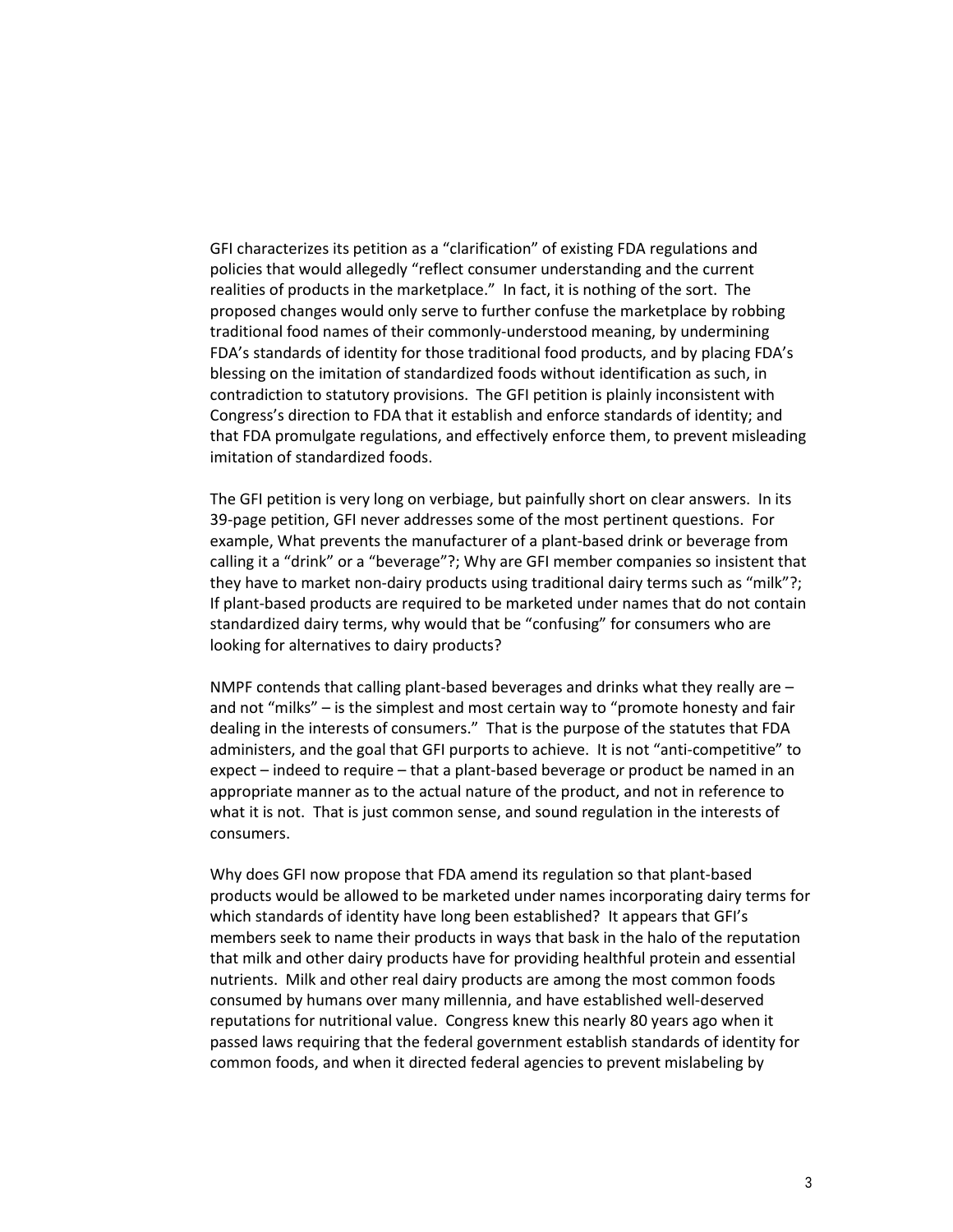imitation foods. Plant-based drinks and beverages that are marketed using dairy terms are imitation products but, under FDA's current lack of regulatory enforcement in this area, are ones that do not properly acknowledge their imitation status. It is our view that these products are, and for some time have been, misbranded. FDA should reject any proposed amendment to the regulations that would sanction misbranding, and, to the contrary, should enforce existing laws and regulations.

Before explaining why FDA should summarily reject GFI's request, NMPF would like to provide rebuttal to some of the points raised by GFI's petition.

## **2a. Plant-based foods and beverages using names of standardized dairy foods are imitation products.**

First, GFI's insistence – that plant-based beverages that use names that include standardized dairy terms such as "milk" are not imitations – is simply untrue. Once again, the fundamental and unanswered question: if a product is not milk, why should it be called "milk"? Anyone who walks into a grocery store or sees an ad for these plant-based products can see that the companies who market them go to great lengths to make their products appear as much as possible like dairy milk. Plant-based beverages or products are processed and colored to look like milk or cheese or the product they aim to imitate, and to have the textures of those products; they are packaged and presented in grocery stores in bottles and cartons designed like those traditionally used for milk, or in shapes and presentation to look like cheese; they are advertised to seem like milk or cheese.

Statements of executives in the plant-based beverage industry have made this imitation strategy clear. For example, Steven Demos, the CEO of WhiteWave, said of his company's soy beverage product in 2001:

"We also had to figure out how to get this product category to market. Dairy milk is a staple food that we consider a fundamental part of the scenery in a supermarket. Why not position fresh soymilk to be as close as possible?<sup>[2](#page-3-0)</sup>"

In addition to the products and their packaging trying to imitate milk at the point of sale, they are often advertised in the media with imagery evoking the look of traditional dairy milk. A clear example of this is the ads run by "Silk," a manufacturer of plant-based imitation dairy products, which feature the "Silkman" who wears the traditional white outfit and hat of the iconic milkman in our past, and who drives the white step-van truck typical of the home delivery milkman we are all familiar with.

<span id="page-3-0"></span><sup>2</sup> S. Demos. Got Soy. *Hemispheres Magazine*, August 2001, 21-26.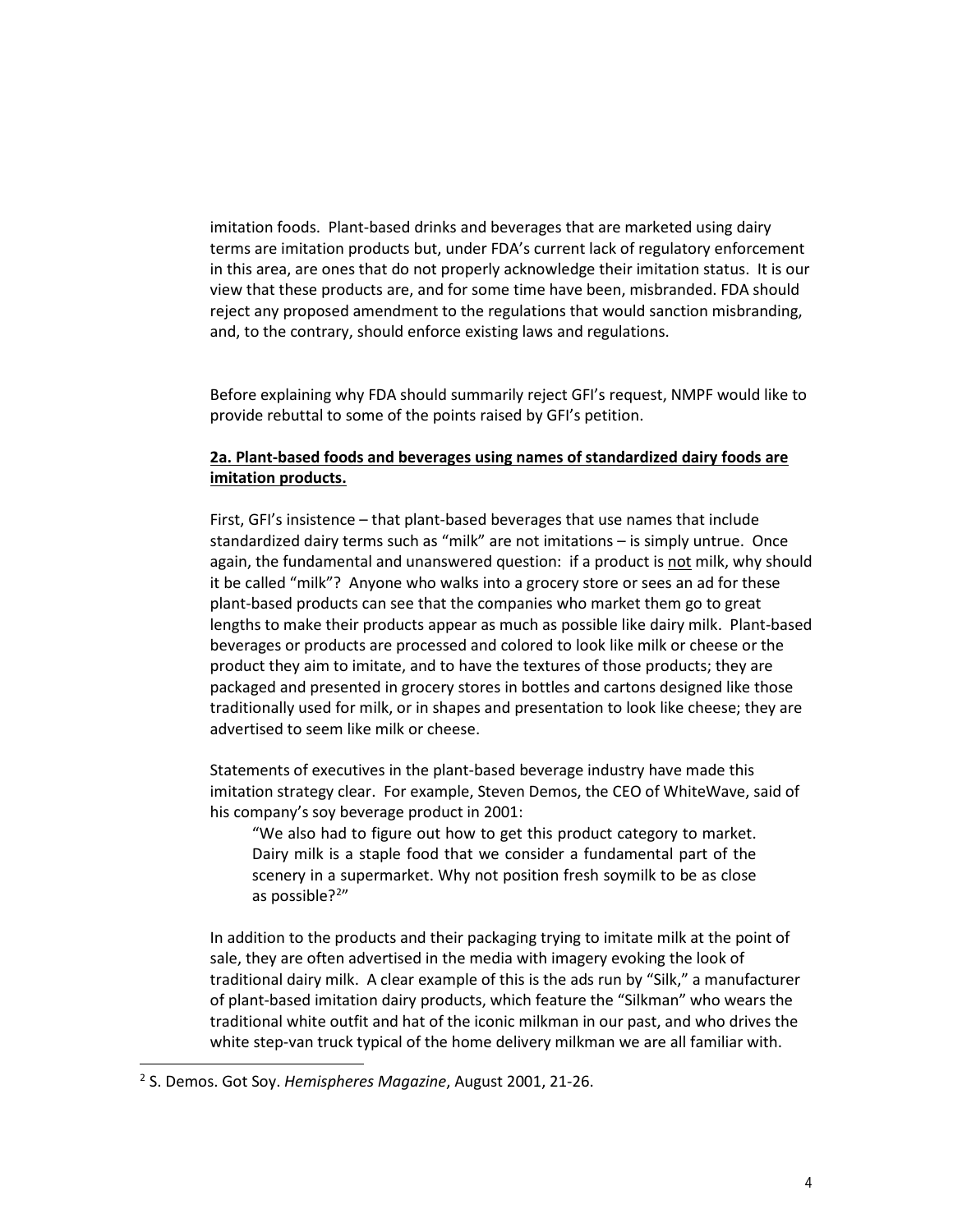# **2b. Imitation dairy products lack the nutritional quality of standardized dairy products.**

Second, GFI incorrectly characterizes the dairy industry's arguments about why product names such as "rice milk" or "almond milk" are misleading to the public. NMPF does not contend that most consumers think that these products come from cows. Many who consume them are certainly aware that these imitation beverages are plant-based products, and NMPF does not claim otherwise. What is completely misleading to the public is the inherent suggestion by the use of word "milk" in these products' names that they have comparable nutritional and food values to those of dairy milk. This is not true, and manufacturers of imitation dairy products are misleading the public through their sleight of hand marketing in this regard. Preventing such marketplace practices is one of the primary reasons for the existence of food standards of identity, and it is imperative that FDA address this issue by enforcing its existing standards.

NMPF conducted a survey of plant-based imitation dairy beverages sold in grocery stores in the Washington, D.C. metropolitan area. NMPF then compared the nutrition facts panels of these products with that of 1% real milk, including the nine essential nutrients for which milk is the #1 source in children's diets<sup>[3](#page-4-0)</sup>. For the purposes of the study, it was assumed that the nutritional values claimed on the products' labels were accurate. Further, NMPF did not factor in decreased nutrient consumption because of poor bioavailability in the fortified products or lesser protein quality compared to milk protein (A University of Illinois study compared digestible indispensable amino acid scores (DIAAS) for both animal and plant protein sources. Results indicated that values for all dairy proteins tested were greater than for proteins from plants<sup>[4](#page-4-1)</sup>.) Please see the results of the nutritional profiles of the 244 imitation dairy beverages in the table in Attachment 1.

The results of this comparison study demonstrated that: (1) none of these products is nutritionally equivalent to real milk or delivers those nine essential nutrients as real milk does; and (2) unlike real milk's consistent nutrient package, there was extremely

<span id="page-4-0"></span> $3$  D.R. Keast, V. L. Fulgoni, T. A. Nicklas, et al. (2013) Food sources of energy and nutrients among children in the United States: National Health and Nutrition Examination Survey 2003- 2006. *Nutrients* 5, 283-301.

<span id="page-4-1"></span><sup>4</sup> J.K. Mathai, Y. Liu, and H.H. Stein (2017) Values for digestible indispensable amino acid scores (DIAAS) for some dairy and plant proteins may better describe protein quality than values calculated using the concept for protein digestibility-corrected amino acid scores (PDCAAS). *British Journal of Nutrition* 117, 490-499.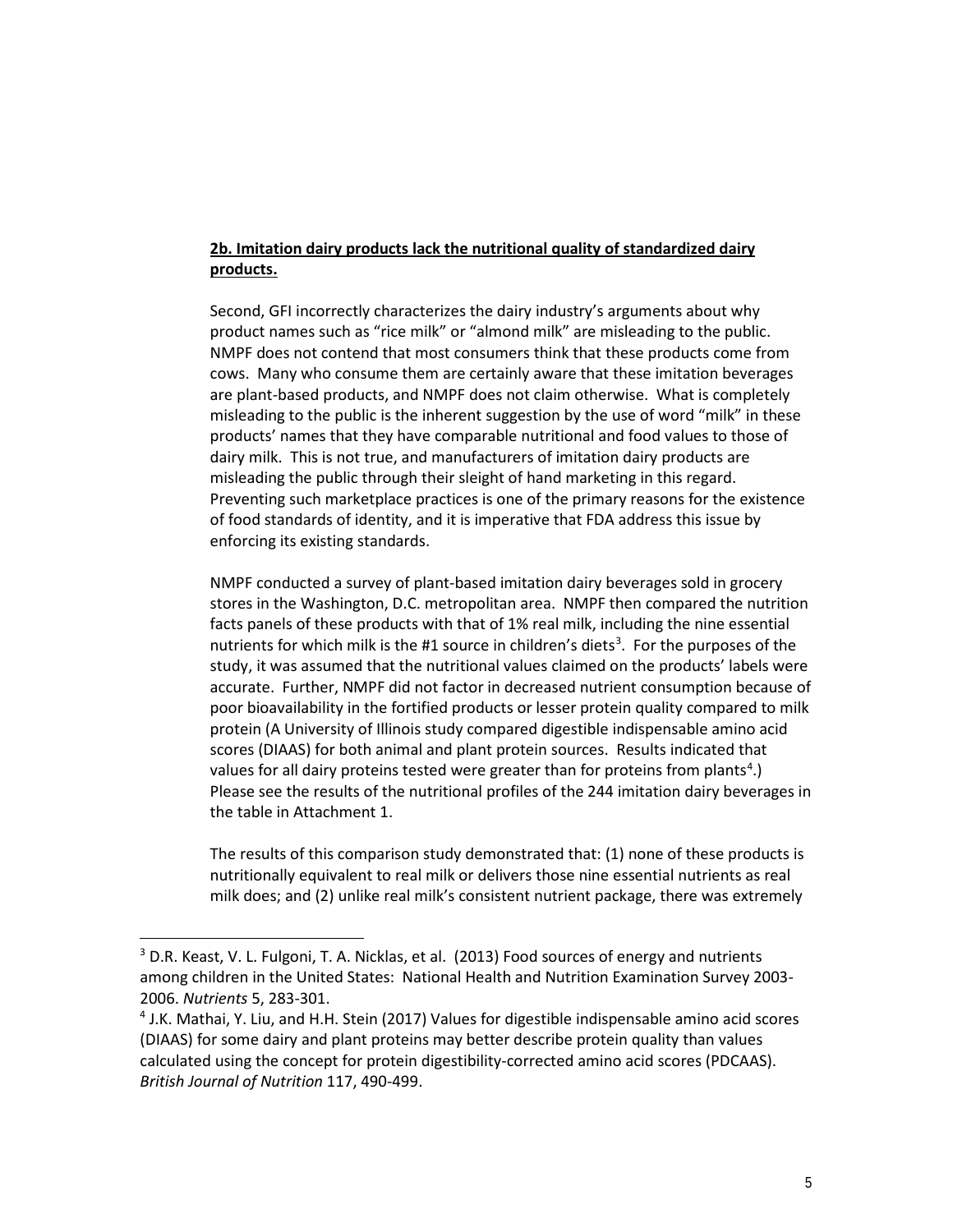wide variation both within and among the various categories of plant-based beverages.

Experts in pediatrics and health scientists who have studied these products have arrived at the same conclusions. In a recent medical journal article that looked at the nutritional value of dairy milk versus plant-based beverages, the authors cautioned: "Non-dairy milk beverages vary in their nutritional profiles. These should not be considered a nutritional substitute for cow's milk until nutrient quality and bioavailability is established.<sup>[5](#page-5-0)</sup> While plant-based beverages may be fortified to contain some additional nutrients, many fall far short in terms of the total nutritional benefits delivered by dairy milk. The most recent *Dietary Guidelines for Americans* also noted this nutritional inferiority: "Other products sold as 'milks' but made from plants (e.g., almond, rice, coconut, and hemp 'milks') may contain calcium and be consumed as a source of calcium, but they are not included as part of the dairy group because their overall nutritional content is not similar to dairy milk and fortified soy beverages...<sup>[6](#page-5-1)</sup>" (emphasis added). Similarly, a spokesperson for the Academy of Nutrition and Dietetics recently acknowledged: "The nutritional profile of these [newer plant-based beverage products] will vary, especially in the protein area, but also in terms of vitamins [and] minerals. Often consumers mistakenly believe [plantbased milks] are healthier, which is not true. This 'health halo' has blurred the lines so much that other plant based milks jumped on the wave and are enjoying the ride.<sup>[7](#page-5-2)</sup>"

The official report of the 2015 Dietary Guidelines Advisory Committee, in addition to noting the lower calcium bioavailability typical of milk alternatives, stated that "vitamin D and potassium amounts vary" among the products, and that "[c]alorie levels also are higher for most of the plant-based alternative milk products for a given calcium intake level. In other words, to obtain a comparable amount of calcium as one cup eq [sic] for non-fat fluid milk, the portion size required to meet the calcium intake need results in higher energy intake…"[8](#page-5-3)

<span id="page-5-0"></span><sup>&</sup>lt;sup>5</sup> S. Singhal, R. Baker, and S. Baker (2017) A comparison of the nutritional value of cow's milk and non-dairy beverages. *Journal of Pediatric Gastroenterology and Nutrition* 64, 799-805.

<span id="page-5-1"></span><sup>6</sup> U.S. Department of Health and Human Services and U.S. Department of Agriculture. *2015– 2020 Dietary Guidelines for Americans*. 8th Edition. December 2015. Available at http://health.gov/dietaryguidelines/2015/guidelines/.

<span id="page-5-2"></span><sup>7</sup> S. Rossman, "Got milk? This is the kind you should be drinking" USA Today. February 28, 2017. Available a[t https://www.usatoday.com/story/news/nation-now/2017/02/28/got-milk-kind](https://www.usatoday.com/story/news/nation-now/2017/02/28/got-milk-kind-you-should-drinking/98322592/)[you-should-drinking/98322592/.](https://www.usatoday.com/story/news/nation-now/2017/02/28/got-milk-kind-you-should-drinking/98322592/) 8 Dietary Guidelines Advisory Committee. *Scientific Report of the 2015 Dietary Guidelines* 

<span id="page-5-3"></span>*Advisory Committee*. February 2015.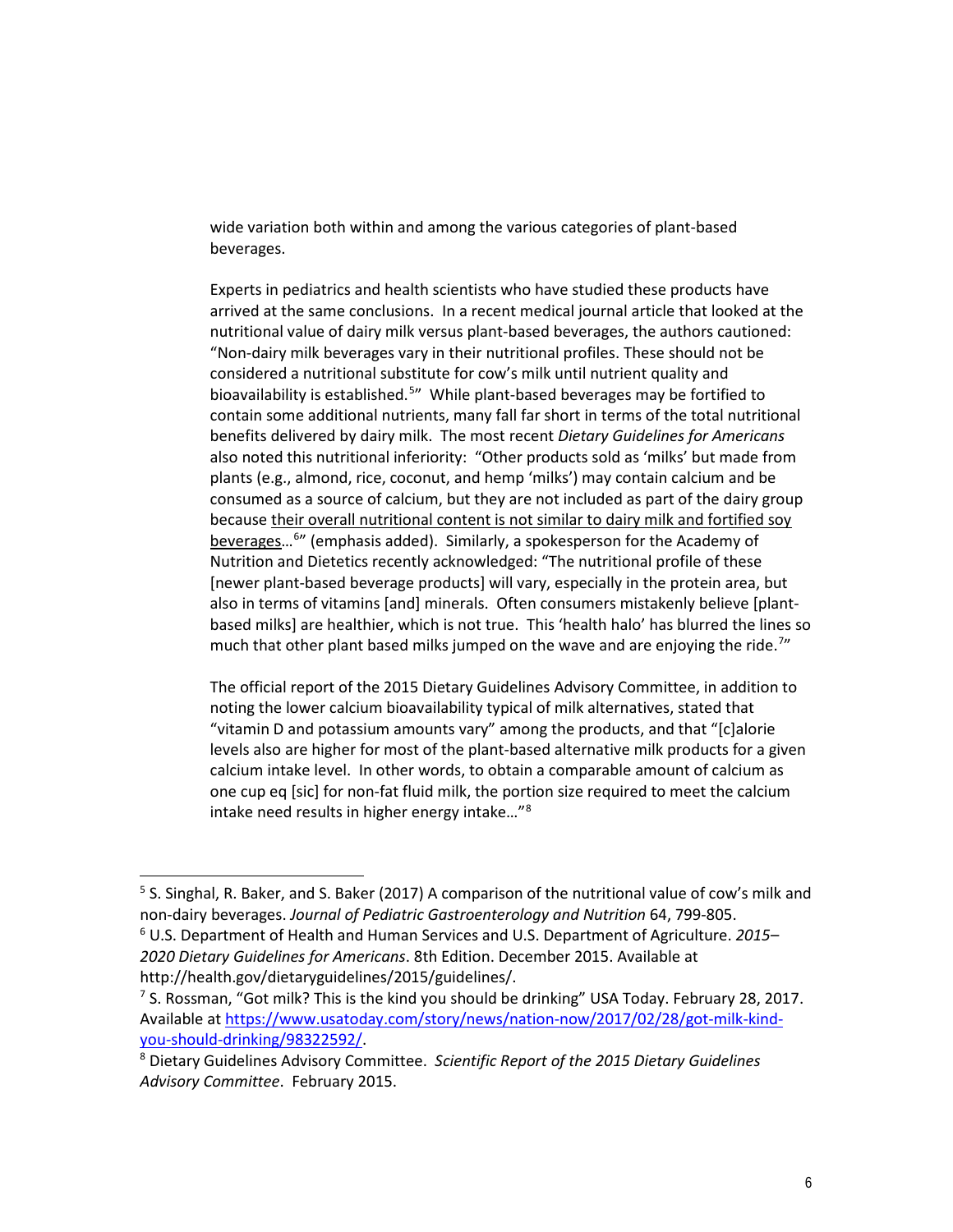And it is clear that many consumers misunderstand the true nutrient package presented by imitation dairy products. A survey of over 1000 consumers conducted in January 2015 by Mintel/GMI Lightspeed bears this out. Consumers were asked their reasons for consuming non-dairy "milks." The #1 reason, recorded in 49% of the responses, was that they thought it was nutritious. But, as the evidence shows, plantbased milk imitators are uniformly less nutritious than milk.

The #3 reason in the Mintel survey that consumers opted for non-dairy "milks", recorded in 37% of the responses, was that they thought it was a good source of protein. And yet, several of the leading plant-based milk alternatives, "almond milk" (currently ~70% of the imitation dairy beverage market, based on sales volume) and "rice milk", for example, have virtually no protein  $(\leq 1$  gram per serving). Based on the 244 imitation dairy beverages surveyed by NMPF, the average amount of protein in these products was 2 grams and 1 gram (per serving), respectively. Nearly 80% of the almond beverages, and all of the rice beverages, contained two grams of protein or less. Real milk, in contrast, has 8 grams of naturally-occurring protein per serving.

Clearly, when a large percentage of consumers purchase plant-based imitation "milks," they think they are getting nutritional benefits that they are not. One leading executive within the plant-based beverage industry acknowledged both the nutritional inferiority of many newer plant-based beverages, and the unfairness of their hitching a ride on the fender of the dairy industry by using the word "milk" in their product names. Adam Lowry, the founder of Ripple, recently said: "… I can agree with the gripe of the dairy industry that these alternative milks that don't have nutrition are harvesting unfairly the health halo of milk.<sup>[9](#page-6-0)</sup>"

### **2c. Acting on the GFI petition will not increase clarity for consumers.**

Third, GFI's claim that its proposed amendment will allow producers of plant-based products and beverages "to be able to name their new products in a clear commonsense manner consistent with consumer expectations" is false. Naming a new non-dairy product using a traditional dairy name is neither "clear" nor "commonsense." To confuse a thing with something it is not does not heighten clarity. While perhaps not surprising in this era of "fake news", to say that it is acceptable to call things by false names meets no test of common sense.

<span id="page-6-0"></span> $9$  B. Avery, "Class actions target alt-milk nutritional standards" BevNet. February 8, 2017. Available a[t https://www.bevnet.com/news/2017/class-actions-target-alt-milk-nutritional](https://www.bevnet.com/news/2017/class-actions-target-alt-milk-nutritional-standards)[standards.](https://www.bevnet.com/news/2017/class-actions-target-alt-milk-nutritional-standards)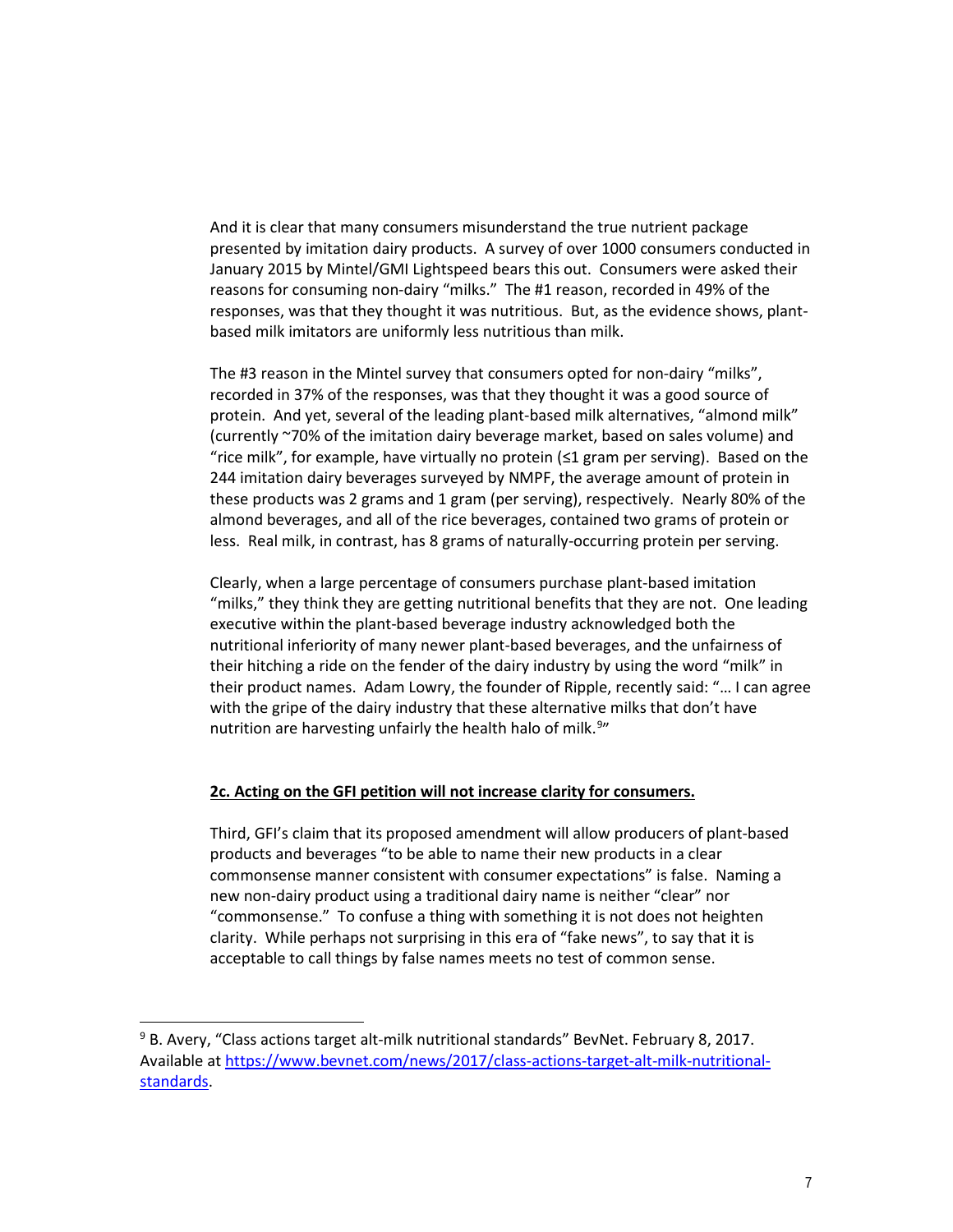In addition, what possible expectations do consumers have regarding new or novel food products? The truth is: beyond safety, none whatsoever. And if there are consumer expectations, they do not involve the name of the product. Because FDA has heretofore failed to effectively enforce standards of identity for common and usual foods, there has been a proliferation of plant-based products that incorporate the word "milk." NMPF is aware of at least 23 such sources for imitation beverages in the current marketplace<sup>[10](#page-7-0)</sup>. What possible expectations do consumers have regarding a plant-based drink developed from "algae" or "hemp" or "tiger nut"? And why would consumers have any expectations that these products should have a name that includes the word "milk"?

Some manufacturers of non-standardized imitation dairy products are labeled without resorting to standardized dairy names. The current marketplace includes (as examples) "rice drinks", "almond beverages", or fanciful names that do not have "milk" included in the name of the food on the front of the package. This further demonstrates that such products can be marketed without confusing consumers – and be labeled appropriately – without co-opting standardized dairy terminology.

As one example of the sheer absurdity and tremendous consumer confusion to which the GFI petition would surely lead, NMPF calls attention to a product we have highlighted to the agency in a previous communication<sup>[11](#page-7-1)</sup> – "Blue Magic Milk". Based on the information located on the product's principal display panel, it appears that the name of the food is "Blue Magic Milk"; although according to the product's ingredient statement, the product does not comply with the federal standard of identity for "milk" (21 CFR 131.110). The manufacturer's labeling of the product using the name of a standardized dairy product is likely to mislead consumers, to the extent that they would think the product is a true dairy product (i.e., one that contains real milk). This is one particularly egregious example of the manufacturer of an imitation dairy product blatantly ignoring existing labeling regulations, something which would only worsen with GFI's proposal, while fostering a regulatory climate without true consequences.

In contrast to the brazen labeling tactics of manufacturers of imitation dairy products, dairy foods manufacturers do formulate and market non-standardized dairy products without resorting to inappropriate use of standardized dairy terminology. Consumers are not confused when they purchase products labeled as "dairy beverage", "frozen

<span id="page-7-0"></span><sup>&</sup>lt;sup>10</sup> Algae, Almond, Banana, Barley, Cashew, Flax, Green Pea, Hazelnut, Hemp, Macadamia, Oat, Peanut, Pecan, Pistachio, Potato, Quinoa, Rice, Sesame, Soy, Sunflower, Tiger Nut, Walnut and Wheat.

<span id="page-7-1"></span> $11$  Letter dated June 7, 2017 from Dr. Beth Briczinski, Vice President, Dairy Foods & Nutrition, NMPF to Ms. Felicia Billingslea, Director Food Labeling and Standards, FDA.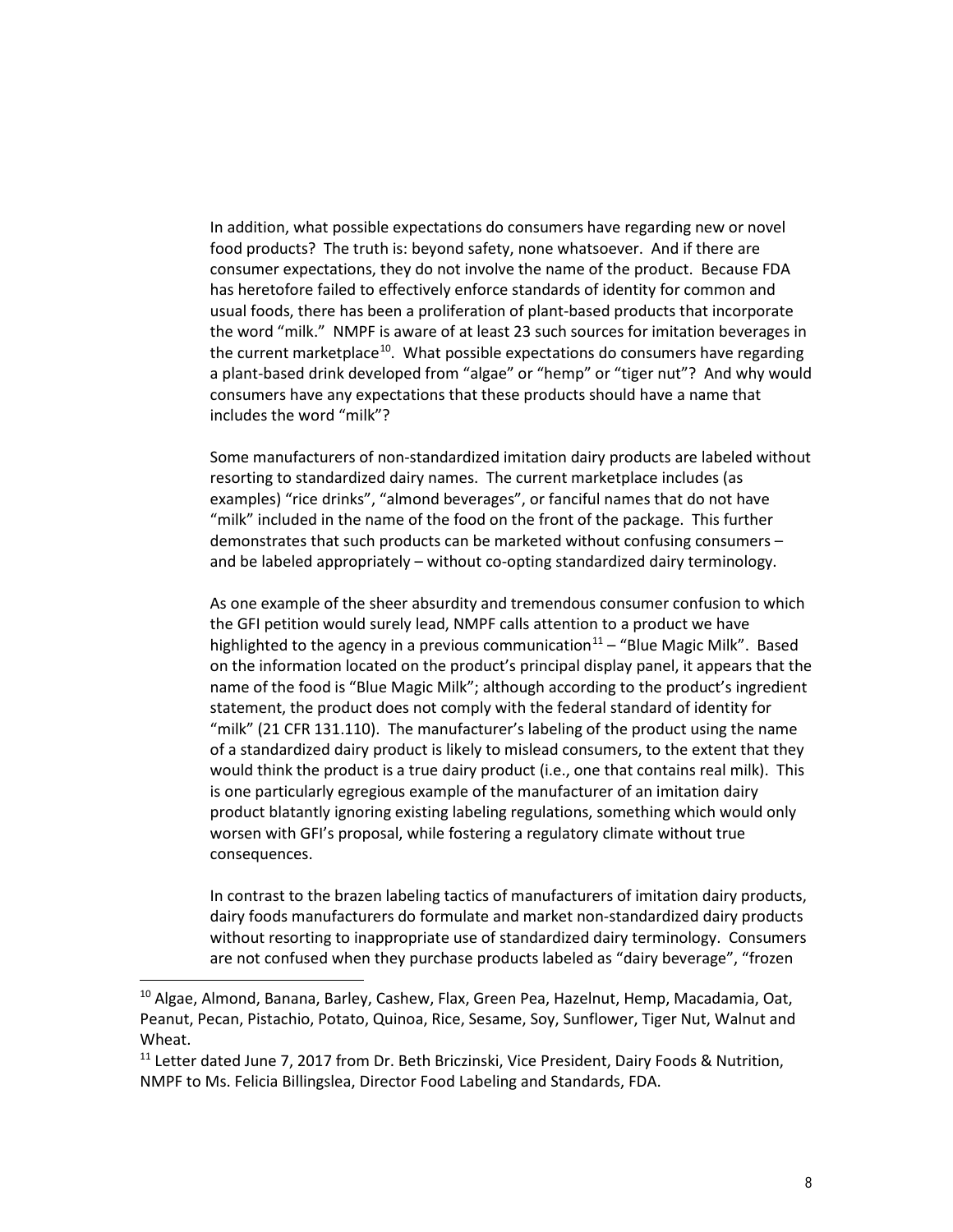dairy dessert", "cultured dairy snack", "dairy snack", "processed cheese product", or "pizza cheese". Clearly there is a need for a level playing field, which means proper enforcement of current standards of identity for dairy foods across the breadth of the food industry.

## **2d. Asking for enforcement of current standards of identity for dairy foods is not anti-competitive.**

Finally, GFI's claim that NMPF's opposition to their use of standardized dairy names in non-dairy products is an attempt to stifle competition is also groundless. It is not anticompetitive behavior to seek enforcement of longstanding laws and regulations.

The dairy industry is not trying to prevent plant-based drinks and beverages from being sold in the marketplace. America's dairy farmers understand and embrace full and fair competition. If companies want to develop plant-based products and market them, they are free to do so. There are consumers who want to purchase these products for various reasons, and NMPF and its members believe in the right of American consumers to have access to the widest array of food choices. If an American consumer wants to purchase a plant-based beverage, so be it. But a product should not be named for what it really is not. That contention is not anticompetitive; it is pro-fairness, pro-honesty, and pro-transparency[.12](#page-8-0)

 $\overline{a}$ 

Even less responsible are GFI's charges that Members of Congress who propose legislation or who make their views known to regulators are "anticompetitive" or assisting in "anticompetitive goals." Members of Congress are elected to represent the interests of the people in their States

<span id="page-8-0"></span><sup>&</sup>lt;sup>12</sup> GFI's accusations that U.S. dairy industry's regulatory and legislative efforts are "anticompetitive" (GFI Petition, p. 15 and fns. 33, 34 & 35) are wholly without merit. The examples of allegedly "anticompetitive" behavior cited by GFI are letters from NMPF to government officials, comments in government proceedings, and legislative proposals. As a trade association itself, GFI is certainly aware that the right of any group of citizens, including the members of a trade association like NMPF, to petition the government is constitutionally protected under the First Amendment. There is no liability under any law of competition for attempting to influence the passage or enforcement of law. *Eastern Railroad Presidents Conference v. Noerr Motor Freight, Inc.,* 365 U.S. 127, 135 (1961); *United Mine Workers v. Pennington*, 381 U.S. 657, 670 (1965). This doctrine is grounded in First Amendment protection of political speech, and "upon a recognition that the antitrust laws…are not at all appropriate for application in the political arena*." City of Columbia v. Omni Outdoor Advertising, Inc.,* 499 U.S. 365, 380 (1991), *quoting Noerr, supra,* 365 U.S. at 141*.* NMPF's efforts to maintain the integrity of the federal standards of identity for milk and other dairy products through the legislative and regulatory processes are constitutionally protected, and therefore cannot be characterized as "anticompetitive" in any legal sense.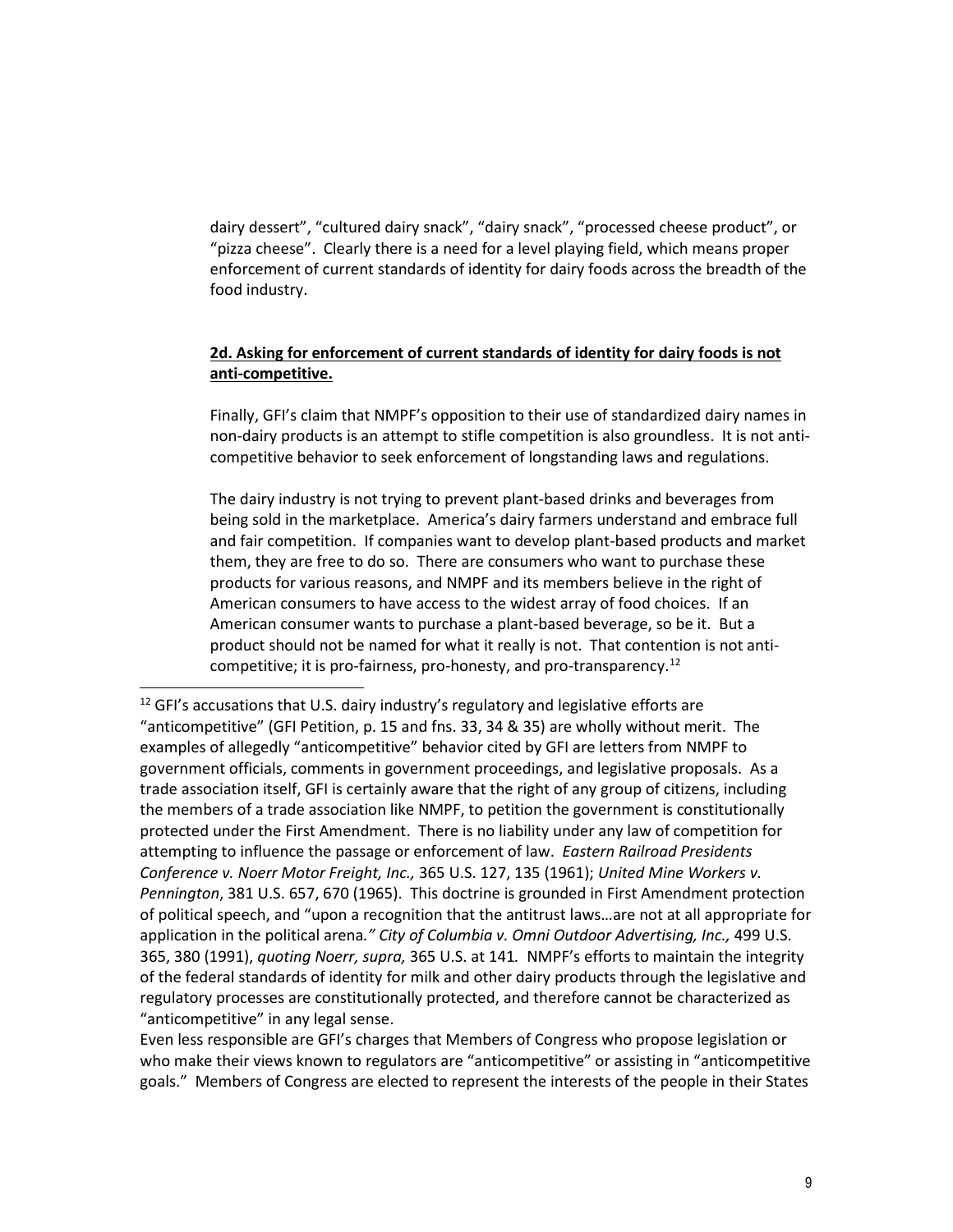#### **3. The underlying statutory and regulatory scheme.**

Nearly 80 years ago, Congress determined that the federal government should "promote honesty and fair dealing in the interest of consumers by promulgating regulations fixing and establishing for foods, under their common or usual names, reasonable definitions or standards of identity." Congress has left this question – whether doing so would "promote honesty and fair dealing in the interest of consumers" – to the judgment of the Secretary, 21 U.S.C. § 341. That authority, and that judgment, have been duly delegated to FDA. Pursuant to that statutory authority, FDA has promulgated regulations, including general principles, to guide this process (21 CFR 102.5). FDA regulations specifically provide that:

…common or usual name of a food may be established by common usage or by establishment of a regulation in subpart B of this part, in part 104 of this chapter, in a standard of identity, or in other regulations of this chapter. 21 CFR 102.5(d).

Once FDA has established a standard of identity to define a common or usual food, then **any product that uses that food name, but does not conform to the established standard of identity, is deemed by law to be misbranded** (emphasis added). 21 U.S.C. §343(g). In the case of milk and nearly one hundred other dairy products, federal standards of identity have been long established (See 21 CFR Parts 131, 133, and 135). As a matter of law, therefore, the legal determination was made that it is in the interests of consumers that "milk", "yogurt", named varieties of specific cheeses, and many dairy common or usual food names be specifically defined, and that those dairy terms be used only in conjunction with products that conform to specific standards.

In fact, FDA has so ruled on a number of occasions, issuing warning letters to several manufacturers who have misbranded foods by misusing names of standardized dairy

and Districts, and to write the laws of this country. The exercise of those constitutional duties is not subject to the antitrust laws or any law of competition. Senators and Congressmen propose legislation or speak out in the best interests of their constituents, and it cannot be termed "anticompetitive" in any sense. As the Court said in the *Noerr* decision, the antitrust laws simply do not apply in the political arena. GFI's suggestion that a Senator's legislative proposal or a Congressional letter to the FDA is an anticompetitive act totally misunderstands the democratic form of government, is insulting to those elected officials, and is simply wrong as a matter of law.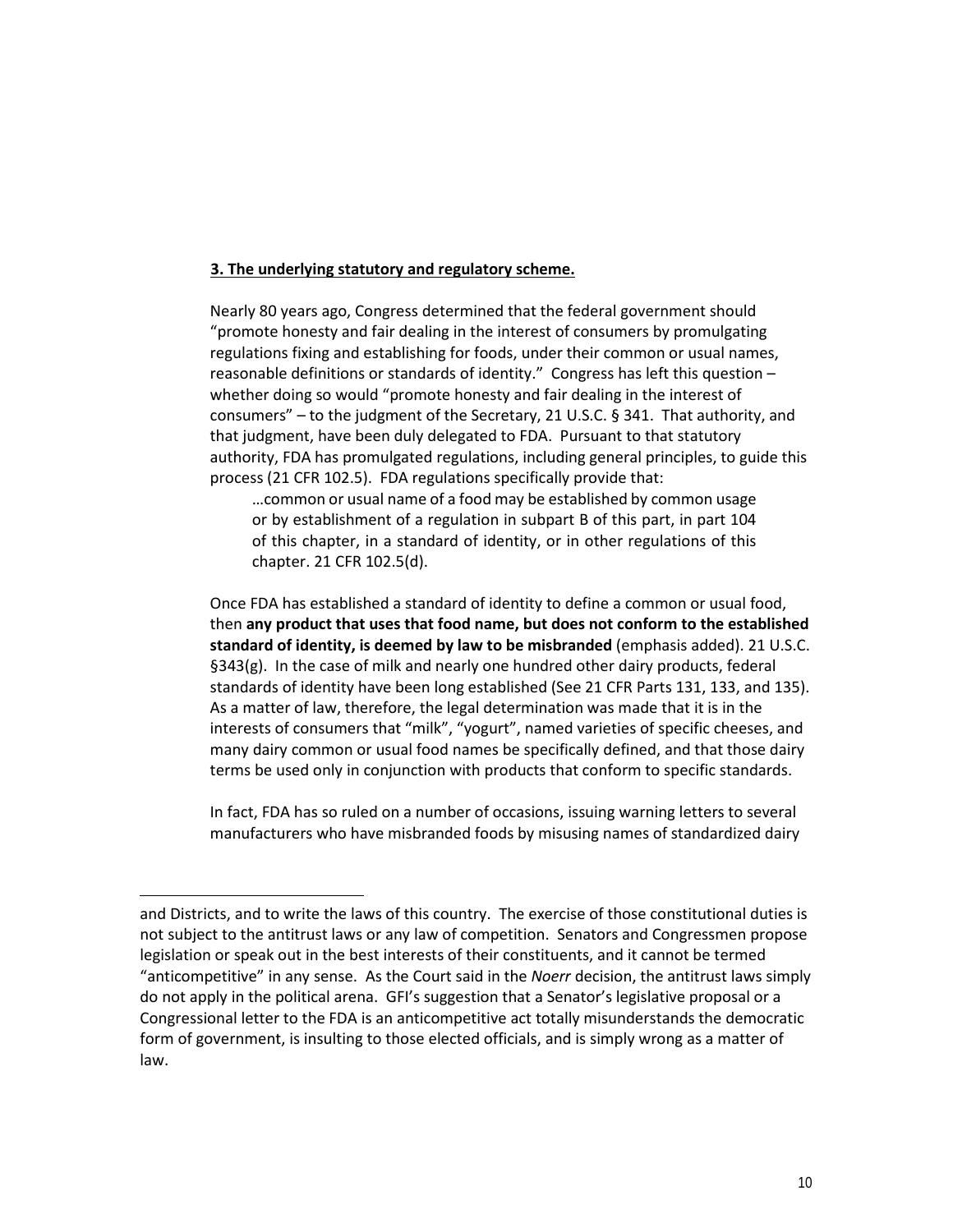products<sup>[13](#page-10-0)</sup>. Adding the name of a plant material in front of the word "milk" does not result in appropriate names for non-dairy products, as these products do not contain milk or milk ingredients, the plant-based liquids are not permitted ingredients in milk, nor do they represent the common or usual names of these beverages.

## **4. GFI's proposal would render standards of identity meaningless, and would be inconsistent with the underlying statute.**

Congress directed that federal authorities develop reasonable definitions and standards of identity for common food names such as milk and named varieties of cheese, to create some certainty for consumers who desired to purchase these products. Now, GFI petitions the FDA to promulgate a regulation that would permit its members to render those definitions and standards totally meaningless simply by adding a word or two in front of the common food name. GFI invites FDA to add confusion to the names of standardized foods, and that is not in the interests of consumers.

GFI's proposal is to amend 21 CFR § 105 by adding a new section (e) that would permit manufacturers of new products to use common food names simply by adding virtually any word or phrase before that common name. The only alleged limitation in GFI's proposal is that the name must "effectively notify consumers that the product is distinct from such other food." But it is not clear what GFI intends or means by "distinct from such other food," and GFI makes no attempt to explain the meaning.

GFI's proposal effectively requests FDA to adopt a regulation that would negate two statutory provisions and a portion of its own regulations. First, GFI's amendment would render 21 U.S.C. §341 meaningless. Congress has directed that FDA promulgate standards of identity to promote honesty and fair dealing in the interests of consumers; and that once there is a standard of identity for a food term, a product using that food term that does not conform is misbranded. But there would be little purpose in establishing a standard of identity for a food like milk, if the word could be

<span id="page-10-0"></span><sup>&</sup>lt;sup>13</sup> FDA Warning Letter dated June 29, 2011 from Barbara Cassens, District Director, FDA San Francisco District to Mr. Michael Pickett, CytoSport, Inc.;

FDA Warning Letter dated August 8, 2008 from Alonza E. Cruse, District Director, FDA Los Angeles District to Mr. Long H. Lai, Lifesoy, Inc.;

Letter dated July 18, 1985 from Lillie Taylor, Assistant to the Director, Division of Regulatory Guidance, CFSAN to C. Hwang, Dr. Chung's Foods Company, Ltd.;

Letter dated September 29, 1983 from James R. Taylor, Jr., Assistant to the Director, Division of Regulatory Guidance, Bureau of Foods to Mr. Kok Ee Lynn, Senior Officer, Singapore Institute of Standards and Industrial Research.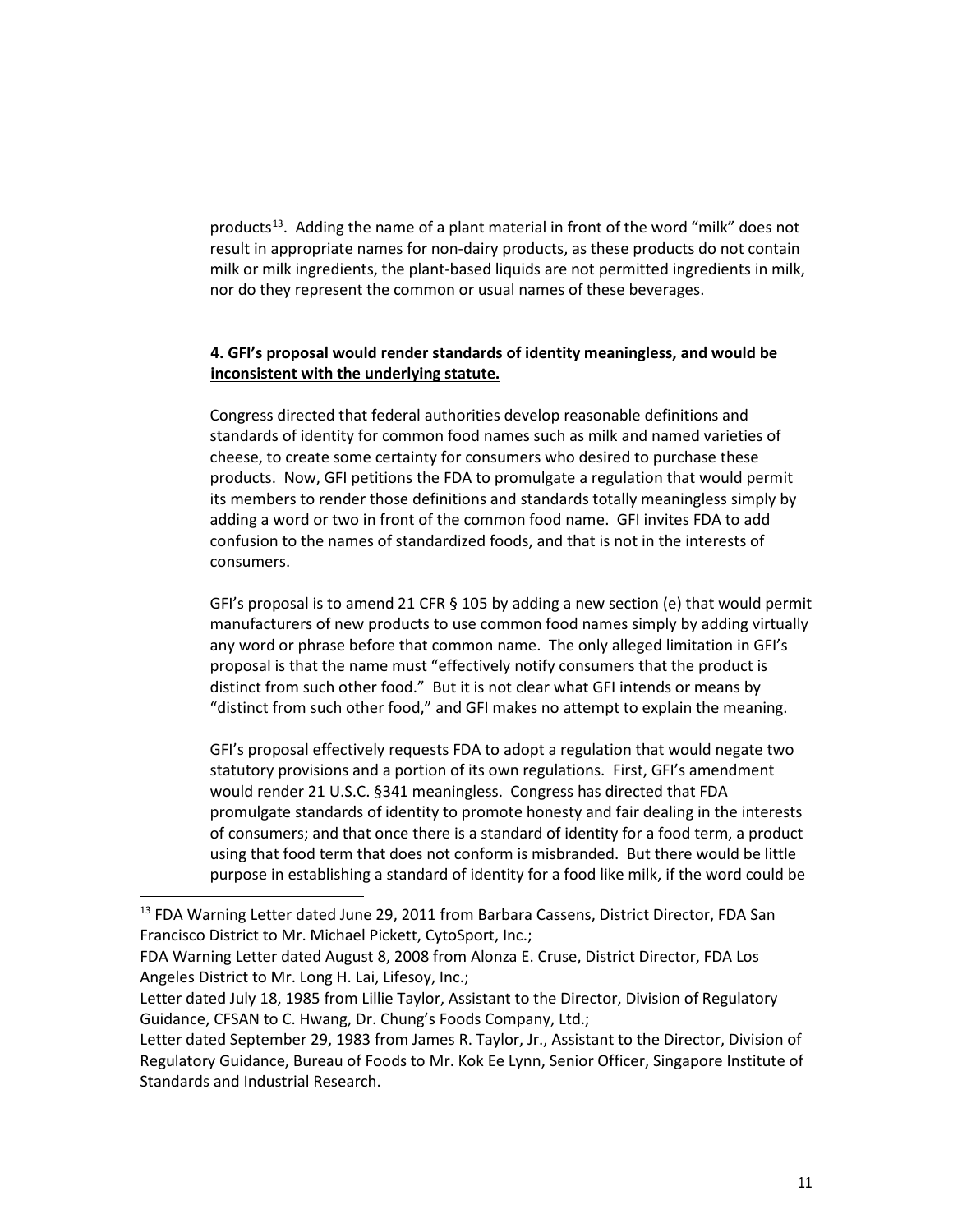subsequently used in combination with virtually any other word to mean any other type of product. GFI's proposal would render all existing standards of identity meaningless because the allowance for other products is so broad, and the limitations so vague, that standardized food terms will be overused and become meaningless.

Second, the proposed amendment would render ineffective 21 U.S.C. §343(g). Congress has determined that a product is misbranded if "it purports to be or is represented as a food for which a standard of identity has been prescribed by regulations." GFI's petition would interpret this provision away. Under GFI's proposal, a manufacturer could stick any other word in front of a common food name and avoid Congress' rule against misbranding, subject only to an alleged "reasonable consumer standard," which (as will be discussed below) is unclear and inapplicable in a regulatory context.

GFI's argument that "by their own terms, standards of identity govern only *unqualified* food names" is unsupported and incorrect. The only case cited by GFI on this point is *62 Cases of Jam v. United States*, 340 U.S. 593 (1951), and GFI quotes only some dicta in that case. The actual holding of the case does not support GFI's position. GFI contends that if you simply add another word in front of a food name that has a standard of identity, then anything goes. That is not what *62 Cases of Jam* says.

*62 Cases of Jam* involved a product that was being marketing as "Delicious Brand Imitation Jam." The case was an *in rem* action brought by the government alleging that the product was misbranded because it did not conform to the federal definition of fruit jam. The trial court dismissed the case on the grounds that the statute expressly allowed the use of a standard food name if the manufacturer clearly used the word "imitation" in the brand name. See 21 U.S.C. § 343(c). The Tenth Circuit disagreed with the trial court, but the Supreme Court reversed and reinstated the verdict for the defendant. The actual holding in that case was that Congress had created an express exception for products that used the word imitation, where that word is the same size as the usual food name, and immediately preceded it. As Justice Frankfurter said in his opinion that the Court's job was "to construe what Congress has written. After all, Congress expresses its purpose by words. It is for us to ascertain – neither to add nor to subtract, neither to delete nor to distort." 340 U.S. at 596.

GFI is mistaken to cite *62 Cases of Jam* as undermining the integrity of federal usual food names or standards of identity – or to argue that it stands for the proposition that manufacturers may circumvent the statute simply by pairing a common food name with any other term that comes to mind. *62 Cases of Jam* is a case of very straightforward statutory construction. The Court said simply that Congress wrote a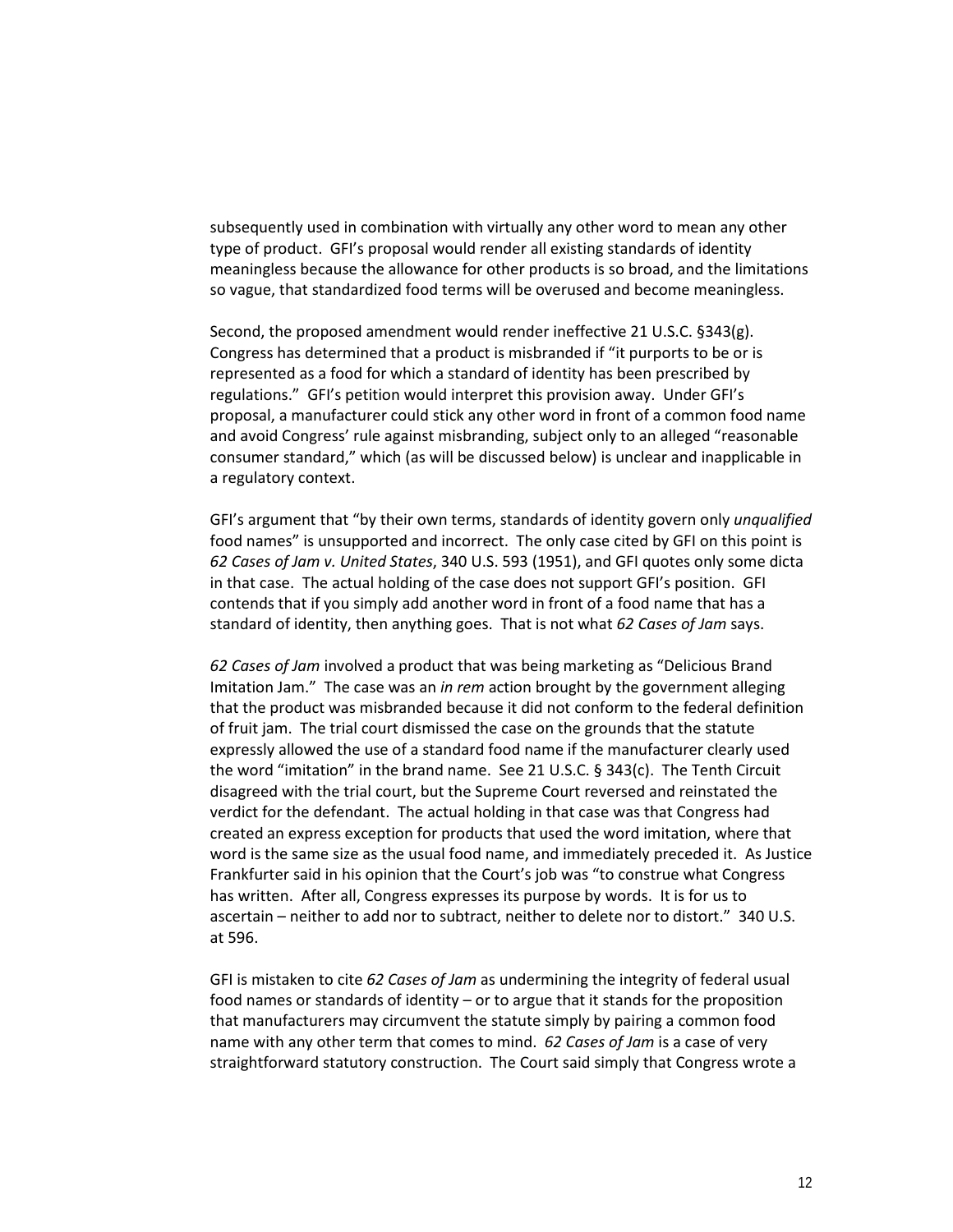clear exception in the statute for products marketed as "imitation", and a company could not be charged with misbranding if it placed the word "imitation" immediately before the usual food term.

In this situation, GFI argues that "by their own terms, standards of identity govern only *unqualified* food names." Nothing in the statute authorizing the promulgation of standards of identity, nothing in either 21 U.S.C. §341 or in 21 U.S.C. §343(g) so indicates; the word "unqualified" appears in neither statute. Inserting a word such as "unqualified" into the statute when it is not actually there, as GFI attempts to do, runs directly contrary to the tenet announced by the Court in *62 Cases of Jam* – that in reading a statute, we are "neither to add nor to subtract, neither to delete nor to distort."

Congress created the single exception for use of food names for which a standard of identity has been developed – the "imitation" exception in 21 U.S.C. §343(c). GFI now asks FDA to promulgate regulations that will create additional exceptions for added words or hyphenated phrases – exceptions that would literally swallow the rule. But legally, FDA may not do so. It must read the statute as Congress has written it, and neither add nor subtract.

*62 Cases of Jam* stands for the very reading of FDCA law that NMPF has long been advocating – you are permitted to market an imitation product, but only if you clearly identify it as an imitation. NMPF contends that the plant-based beverages produced and marketed by GFI's members are imitations of real dairy products, and clearly intended to be. So-called "soy milk" or "almond milk" or "rice milk" are not naturally white in color like real dairy milk; they have been processed or colored to look like dairy milk. These imitations do not have the same natural consistency or texture of milk; they have been formulated and processed to feel like real dairy milk. NMPF would have no complaint – indeed, legally could have no complaint – if these manufacturers called their products "Soy Imitation Milk" or "Almond Imitation Milk" or "Rice Imitation Milk." The statute permits this, as the Supreme Court affirmed in *62 Cases of Jam*.

#### **5. GFI's proposal would create greater confusion in the marketplace.**

Congress left the question of whether standards of identity were needed to protect the interests of the consumer to the judgment of the Secretary. GFI now asks FDA to promulgate a regulation that would allegedly apply a "reasonable consumer" standard in instances where a company included a common food term in the name of its product. Specifically, GFI proposes this amendment to 21 CFR 102.5: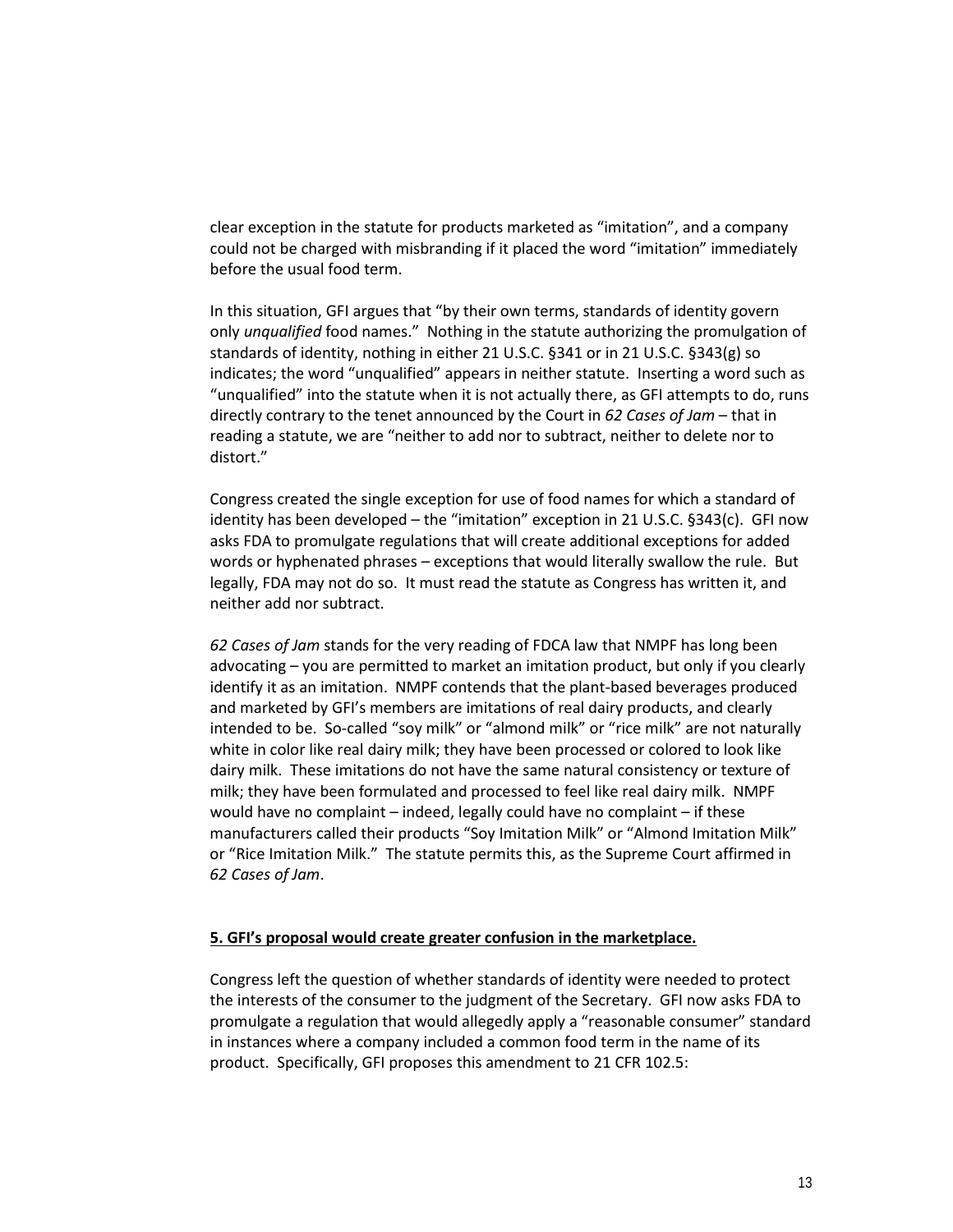The use of such a name does not violate section 403 of the act or regulations of this chapter solely because it includes the common or usual name of another food (including a food for which a standard of identity is established) if the entire name serves to notify a reasonable consumer that the product differs from such other food. (GFI Petition at 2)

This part of GFI's proposal is patently flawed in that it would significantly change the way in which FDA conducts its business. Is it GFI's intention that FDA would no longer apply its own judgment to these matters, but would in some unspecified process discern and apply the judgment of the "reasonable consumer"? If that is GFI's intention, it is clearly contrary to law as it has been repeatedly held that an agency cannot, by regulation, adopt implementing regulations or administrative constructions that are inconsistent with the language of the underlying statute. See *Brown v. Gardner*, 513 U.S. 115 (1994); *Davis County Solid Waste Mgmt. v. EPA*, 101 F.3d 1395 (D.C.Cir.1996). Congress had directed these decisions "to the judgment of the Secretary."

Or is GFI saying that FDA should, in exercising its own judgment as the statute requires, apply this "reasonable consumer" standard? If so, how is this any different from what FDA already does? FDA is directed by the statute to determine whether, in its judgment the establishment of standards of identity would "promote honesty and fair dealing in the interests of consumers." How is this different from the determination whether a name "serves to notify a reasonable consumer that the product differs…"? GFI doesn't explain what difference there is between FDA's judgment in the interests of consumers and the judgment of the reasonable consumer. It is certainly not clear from the language itself; and in any case, presumably FDA already makes this type of judgment. How else would FDA do what the statute requires?

Or does GFI contemplate that FDA will go through some legal or public process to determine what the "reasonable consumer" was so notified. Perhaps GFI has become enamored of the phrase "reasonable consumer" because it has been a standard applied in several recent California class action lawsuits applying federal and state consumer protection laws. See *e.g., Swearingen v. Late July Snacks*, Case No. 13-cv-04324-EMC (N.D. Cal.) (Order dated May 5, 2017 at 6) ("California courts have adopted the 'reasonable consumer' standard for adjudicating materiality of an alleged misrepresentation.") Reading *Swearingen* and the other recent California cases, it becomes clear that the "reasonable consumer" standard is simply the common law "reasonable person" standard applied in the context of a consumer protection lawsuit. It is essentially a jury instruction; it is the standard that the judge reads to the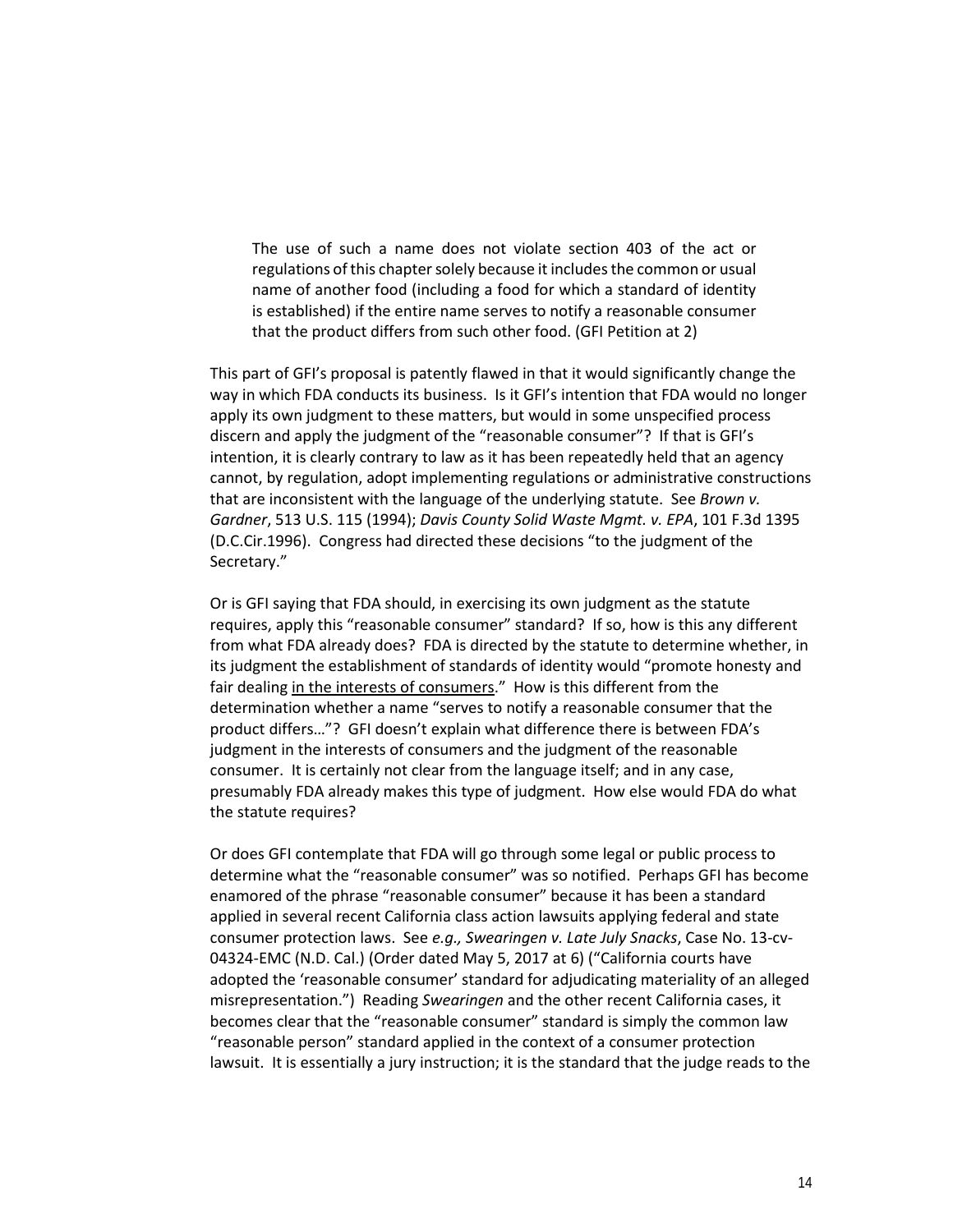twelve ordinary citizens called to jury duty who serve as the finder of fact in jury trial. What application does it have in this context where there is no jury process, and no mechanism or authority to develop one? GFI doesn't explain this. Is FDA supposed to issue this instruction to itsel $f^{14}$ ?

The determination whether consumers are being misled by a food name has been delegated by statute to the FDA. Whether a food name misleads consumers because it leads them to believe it is a different product, or because the food does not have the same nutritional value that the name suggests, is a question for the FDA and the courts. Previously, courts have found "it is appropriate to defer to the authority of the expertise of the FDA to say what the appropriate rules should be…" *Hood v. Wholesoy & Co.,* Civil No. 12-cv-5550-YGR (N.D.Cal. July 12, 2013), *available at* 2013 U.S. Dist.LEXIS 97836.

GFI's suggestion that the use of terms like "soy milk" or "rice milk" have become accepted in other countries is also incorrect. Just recently, the European Court of Justice ("ECJ") ruled that for the proper application of EU food marketing standards, which take into account "the interests of producers, traders and consumers," the use of the word "milk" is precluded in food names used to market purely plant-based products. *Verband Sozialer Wettbewerb eV v. TofuTown.com GmbH*, Case No. C-422/16 (European Court of Justice, Seventh Chamber, 14 June 2017), *available at* [http://curia.europa.eu/juris/documents.](http://curia.europa.eu/juris/documents) In that decision, the ECJ noted: "In the absence of such limits, those designations would not enable products with the particular characteristics related to the natural composition of animal milk to be

<span id="page-14-0"></span> $<sup>14</sup>$  The law is clear that the issues of "misbranding" of food and determining whether food names</sup> or labeling are false or misleading are relegated to the judgment of the Secretary, with that judgment subject to appellate review under the ordinary standards of deference. FDA has primary jurisdiction over these matters and the courts will not interfere with its decisions. In *Swearingen,* for example, plaintiffs brought a class action lawsuit because Late July Snacks LLC had identified one of the ingredients in its snack cracker products as "evaporated cane juice." (hereinafter, "ECJ"). Plaintiffs were consumers seeking to avoid added sugars in their food, and they asserted that ECJ was, in actuality, sugar. The action was brought under the federal Food Drug & Cosmetic Act and several state law claims. At the time the case was being brought, FDA was undertaking regulatory proceedings concerning the use of ECJ. Significantly, the court stayed the action pending completion of FDA proceeding on the grounds of primary jurisdiction. It was only after FDA completed its proceeding and issued final guidance that the court allowed the litigation to proceed. *Swearingen, supra,* at 3-4. The "reasonable consumer" standard is a jury instruction, and FDA would do well to avoid any inference that its judgments on these issues can be challenged in a trial court. If that is the idea behind this proposal, FDA should certainly avoid taking the bait and summarily reject it.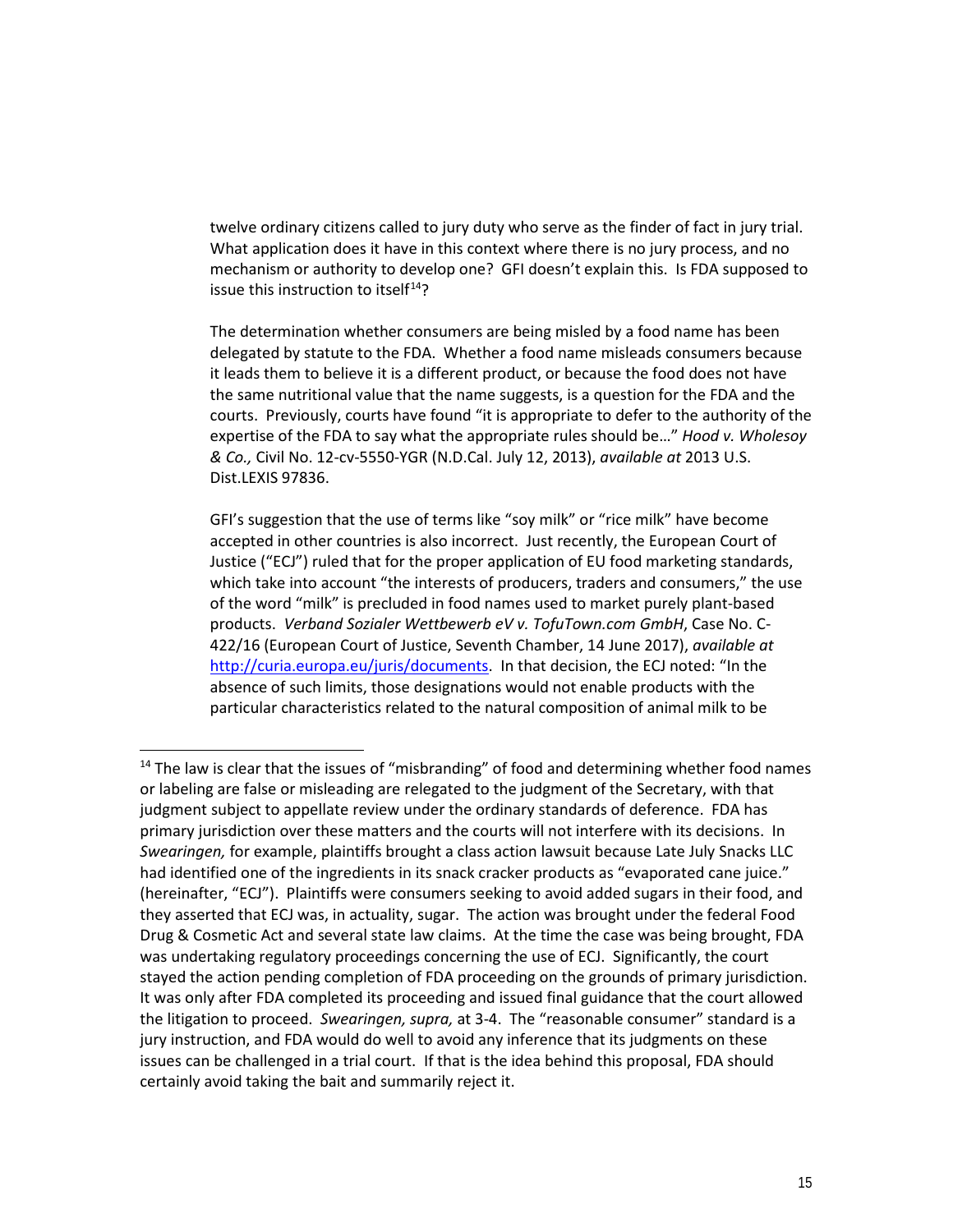identified with certainty, which would be contrary to the protection of consumers because of the likelihood of confusion that would be created." *Id*.

## **6. The proposed amendment is unnecessary: Plant-based imitations of dairy products may use dairy terms if they are fairly and honestly identified as imitations.**

Manufacturers of plant-based beverages have several legal options for labeling their products. They can choose unique names that describe their products by reference to actual content, or creatively or whimsically, without any reference to common food names for which standards of identity have been established; or, if they want to use a standardized food term, such as milk or a named cheese, in the product name, they may do so by taking advantage of the exception created by Congress for imitation products, and fairly and accurately label it as "imitation" in accordance with 21 U.S.C.§ 343 (c). The "imitation" exception was created by Congress and it is FDA's duty to read the statute as it was written –"neither to add nor to subtract, neither to delete nor to distort."*62 Cases of Jam, supra* at 596.

## **7. FDA's effective enforcement of the statutory provisions regarding standards of identity and misbranding raise no constitutional issues.**

The final 10 pages GFI's petition (pp.28-38), wherein GFI hectors FDA about alleged Constitutional issues of commercial speech, appear to have absolutely nothing to do with the specific subject of GFI's petition. The petition seeks a regulatory amendment; there is nothing in the petition, nor as far as NMPF is aware, in any other current docket, about an alleged "ban on names." As such, the arguments GFI makes in pages 28-38 really are specious and off-point.

NMPF, however, feels obligated to set the record straight regarding some of GFI's legal contentions. We believe that GFI badly misrepresents the law in this area, and in particular the holding in *Central Hudson Gas & Elec. Corp. v. Pub. Serv. Comm'n of N.Y.*, 447 U.S. 557, 566 (1980). NMPF disagrees completely with GFI's suggestion that the *Central Hudson* decision would in any way prevent the effective enforcement of federal law involving common food names, standards of identity and misbranding.

*Central Hudson* involved a challenge to an order of the New York Public Service Commission that all public utilities in that State cease all advertising to promote the use of electricity. The Public Service Commission issued its order in an attempt to promote conservation, a purpose that the Court found to be a legitimate government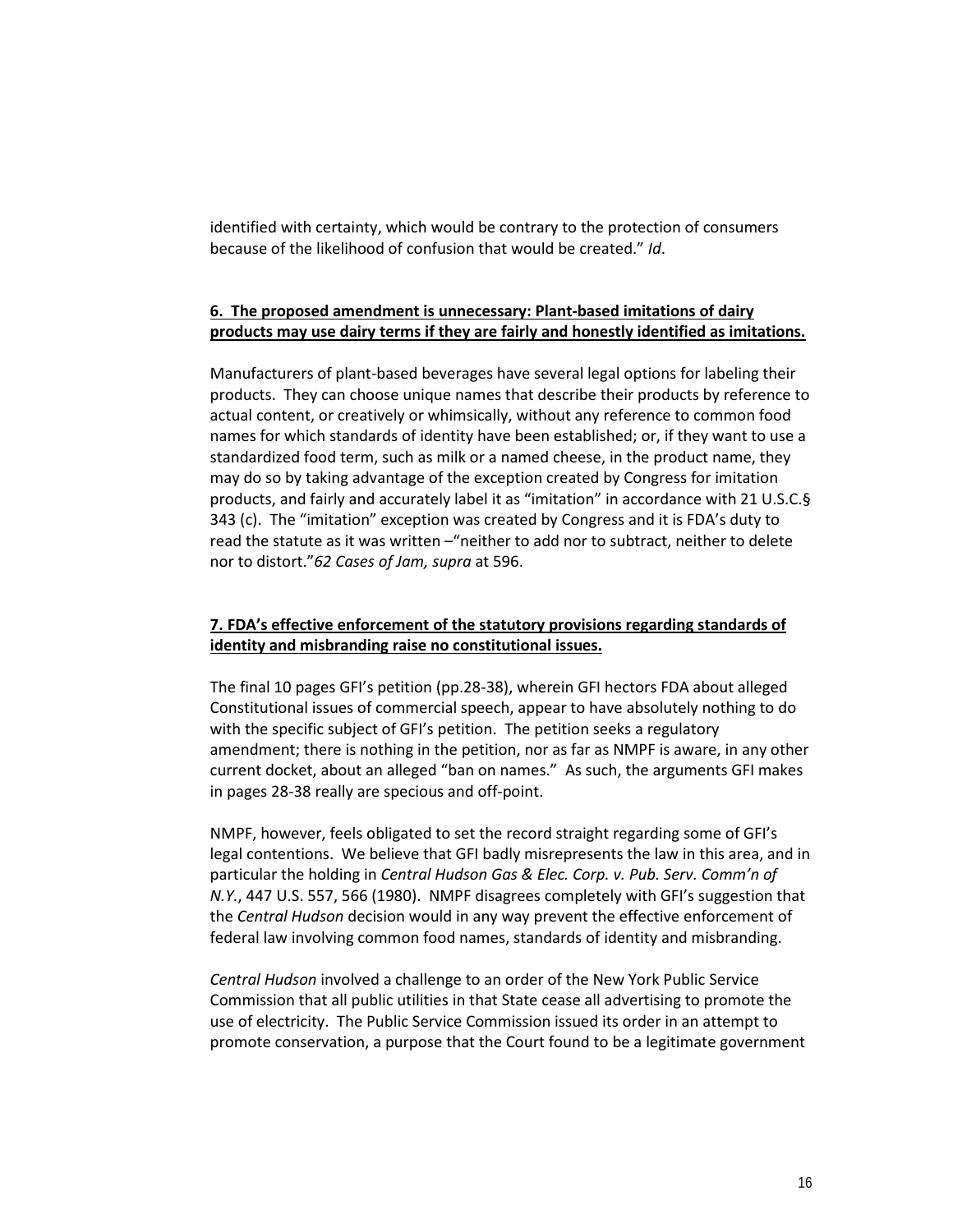objective. The issue in the case was whether a total ban on all advertising was necessary to achieve this goal.

From GFI's rendition of the case, one might think that a government agency walked on a very thin edge in regulating the content of commercial speech. But that is not at all what *Central Hudson* holds. In rendering its decision, the Supreme Court began its analysis by noting that the protections afforded commercial speech are much more limited than for other forms of speech, and that the government plays an important role in regulating commercial speech. "[T]he Constitution…affords a lesser protection to commercial speech than to other constitutionally guaranteed forms of expression." *Id.* at 563, citing *Ohralik v. Ohio State Bar Ass'n,* 436 U.S. 447, 456-57 (1978). "The protection available for particular commercial expression turns on the nature both of the expression and the government's interest served by its regulations." *Id.* at 563. "There can be no constitutional objection to the suppression of commercial messages that do not accurately inform the public about lawful activity. The government may ban forms of communication more likely to deceive the public than to inform it." *Id.* at 563, citing *Friedman v. Rogers*, 440 U.S. 1, 13, 15-16 (1979) and *Ohralik, supra* at 464- 65.

The holding in *Central Hudson* was simply that the State Public Utilities Commission had failed to show its interests in conserving energy required a total ban on all advertising. "The Commission has also not demonstrated that its interests…cannot be protected adequately by more limited regulation of commercial expression…the Commission could attempt to restrict the format and content of Central Hudson's advertising." *Id*. at 570-71 (emphasis added). Thus, the constitutional defect that the Court identified in *Central Hudson* was the complete ban on all advertising; the Court found no fault whatsoever with effective regulation of format or content of commercial speech in order to achieve legitimate government interests.

GFI's suggestion that FDA regulation of common food names and enforcement of standards of identity could not survive judicial scrutiny under *Central Hudson* is unsupported by the case law. Simply put, *Central Hudson* has not been interpreted and applied by the courts in the absurd fashion that GFI suggests. The Supreme Court has subsequently explained that *Central Hudson* does not require the satisfaction of a "least-restrictive-means standard" but rather requires "a fit between the legislature's ends and the means chosen to accomplish those ends…a fit that is not necessarily perfect, but reasonable…. *Board of Trustees of State Univ. of N.Y. v. Fox*, 492 U.S. 469, 477, 480 (1989); *see also Retail Digital Network LLC, v. Prieto*, Civil No. 13-56069 (9th Cir., June 14, 2017), *available on* Google Scholar. As the court very recently observed in *Nicopure Labs, LLC v. FDA,* Civil No. 16-0878 (ABJ) (D.D.C.,July 21, 2017), *available at* 2017 U.S. Dist. LEXIS 113583, the FDA and other federal administrative agencies are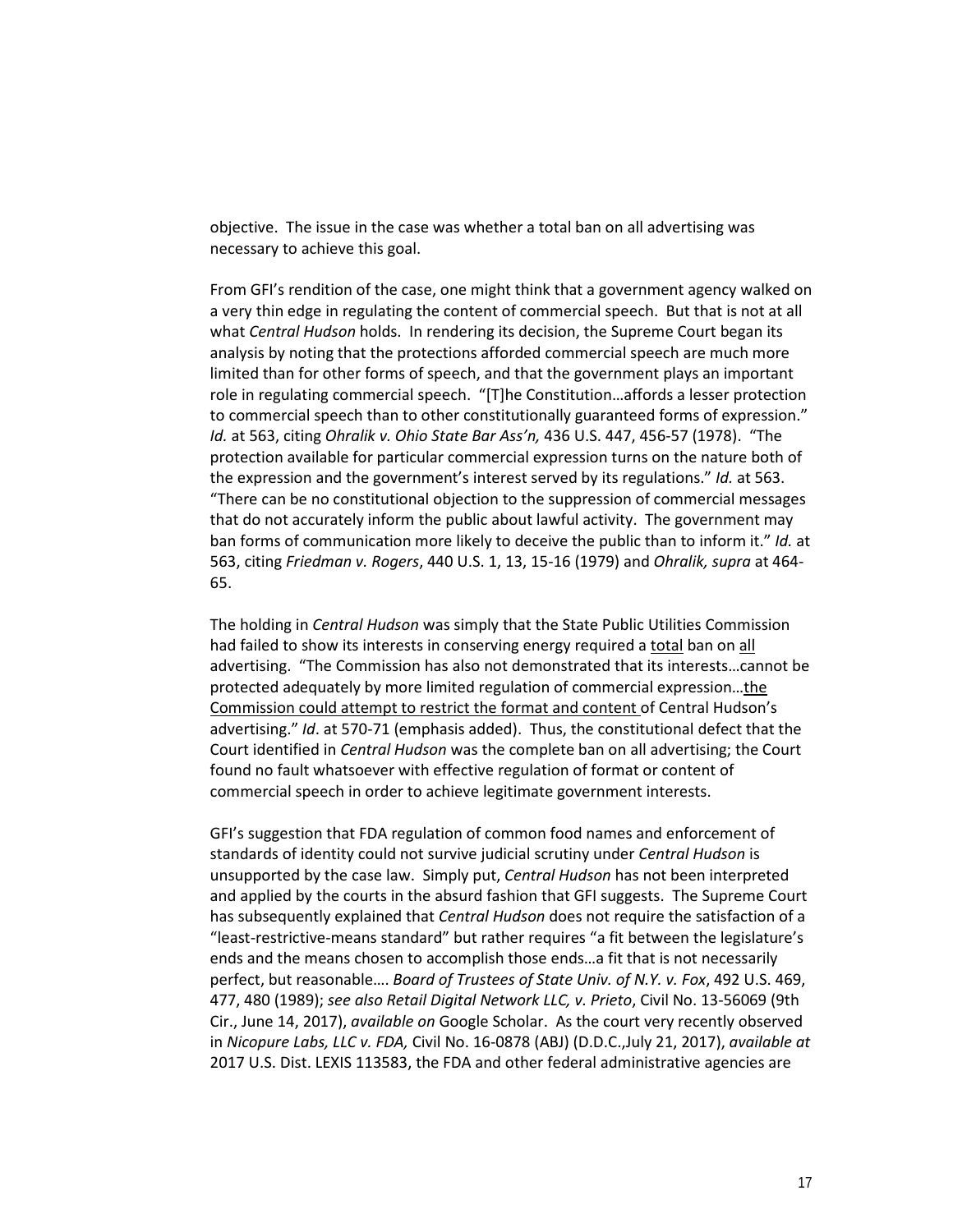entitled to great deference in determining whether one option is better than another for advancing the statutory directive, and that courts may "rely on an agency's 'reasonable, common sense determination' that the option chosen is preferable". *Id*. at 59, *citing Nat'l Cable & Telecomms Ass'n v. FCC*, 555 F.3d 996, 1002 (D.C. Cir. 2009).

The courts have recognized that where Congress has enacted food safety and labeling legislation, determinations "require both specialized expertise and uniformity in administration" and that "[b]oth the food industry and consumers will benefit from the uniformity that comes from agency determination." *See e.g., Red v. General Mills, Inc.*, Civil No. 2:15-cv-02232-ODW(JPR) (C.D.Cal., December 29, 2015), *available at* 2015 U.S. Dist. LEXIS 172671).

And, without a doubt, the question of whether an item of food is misbranded or a name used for a food is misleading are technical questions that Congress has directed to the scientific and nutritional expertise of the FDA. Whether products that contain no milk but are labeled using the word milk mislead consumers simply because they use the word milk, or because the products "do not have the same nutritional value," is a question for the FDA, and the courts will find that "it is appropriate to defer to the authority of the expertise of the FDA to say what the appropriate rules should be…" *Hood v. Wholesoy & Co.,* Civil No. 12-cv-5550-YGR (N.D.Cal. July 12, 2013), *available at* 2013 U.S. Dist.LEXIS 97836. The courts will defer to the expertise of the FDA, because in the absence of that expert judgment, a court "would find itself in a position of having no set standard to apply, or announcing a standard and thereby overstepping its proper role." *Id.*

Protection of usual food names, federal standards of identity, and federal regulations regarding misbranding are not total bans on all advertising, the kind of restriction overturned in *Central Hudson*. To the contrary, they are effective regulation of format and content to meet the specific governmental interests Congress identified in the underlying statutory authority – i.e., protection of consumer interests. This is the precise type of government oversight of the marketplace that the *Central Hudson* court expressly approved.

Much of GFI's argument is based on hyperbole and fundamental mischaracterizations both regarding what is at issue in this matter, as well as what the Supreme Court has held. For example, GFI claims that "proposals to ban common names for dairy alternatives would run afoul of the First Amendment, failing to withstand scrutiny under *Central Hudson*."[15](#page-17-0) But, as explained above, the constitutional defect in *Central Hudson* was the State's ban on all advertising. GFI concocts the phrase "ban on names" to suggest that FDA's regulation of food terms is somehow factually similar to

<span id="page-17-0"></span><sup>15</sup> GFI Petition at 34.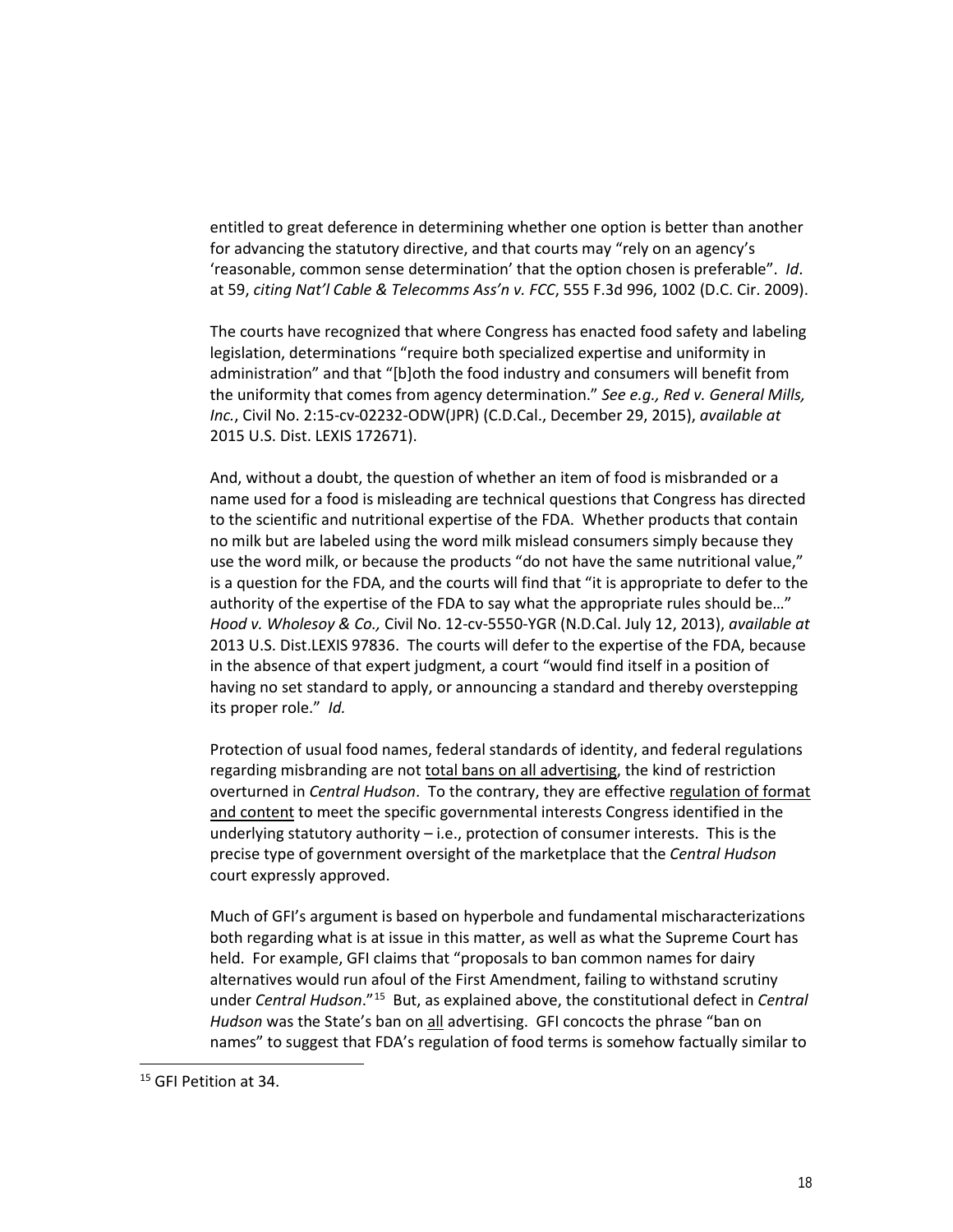*Central Hudson*. FDA's regulation of food terms is not a "ban on names" – it is regulation of the content of commercial speech that *Central Hudson* expressly acknowledges and permits. In addition, GFI's argument is also premised on another invented phrase – "common names for dairy alternatives." It is not clear what that phrase precisely means or covers.

There has been no proposal made by anyone, to NMPF's knowledge, to ban "common names for dairy alternatives," (whatever that phrase means). This is more hyperbole. NMPF's position is, and has been, that dairy alternatives can be marketed under any name that the manufacturer chooses so long as that name does not violate federal law with respect to standards of identity, imitation or misbranding.

\* \* \* \* \* \* \* \* \* \* \*

In conclusion, NMPF strongly encourages FDA to reject the GFI petition. The arguments presented by GFI to initiate a new food naming protocol are without merit and, if FDA were to act on the petition as described, the agency would be acting in a manner contrary to both the statutory mandate and laws established by Congress and its own labeling regulations. Further, NMPF again requests the FDA to significantly increase enforcement efforts to prevent the mislabeling of imitations of standardized dairy products. The current marketplace is characterized by an "anything goes" attitude, where misbranding and mislabeling run rampant, and consumers are consistently short-changed through the purchase of products bearing nomenclature that deceptively promises a certain level of nutrients to be expected with terms like "milk", "cheese" and "yogurt", but in reality delivers far less.

NMPF appreciates the opportunity to provide comment on this issue. Please feel free to contact us with any questions or for additional information.

Respectfully submitted,

Path Panko Brizinshi

Beth Panko Briczinski, Ph.D. Clay Detlefsen, Esq. Vice President, Dairy Foods & Nutrition Senior Vice President, Environmental

Oly Buffer

and Regulatory Affairs & Staff Counsel